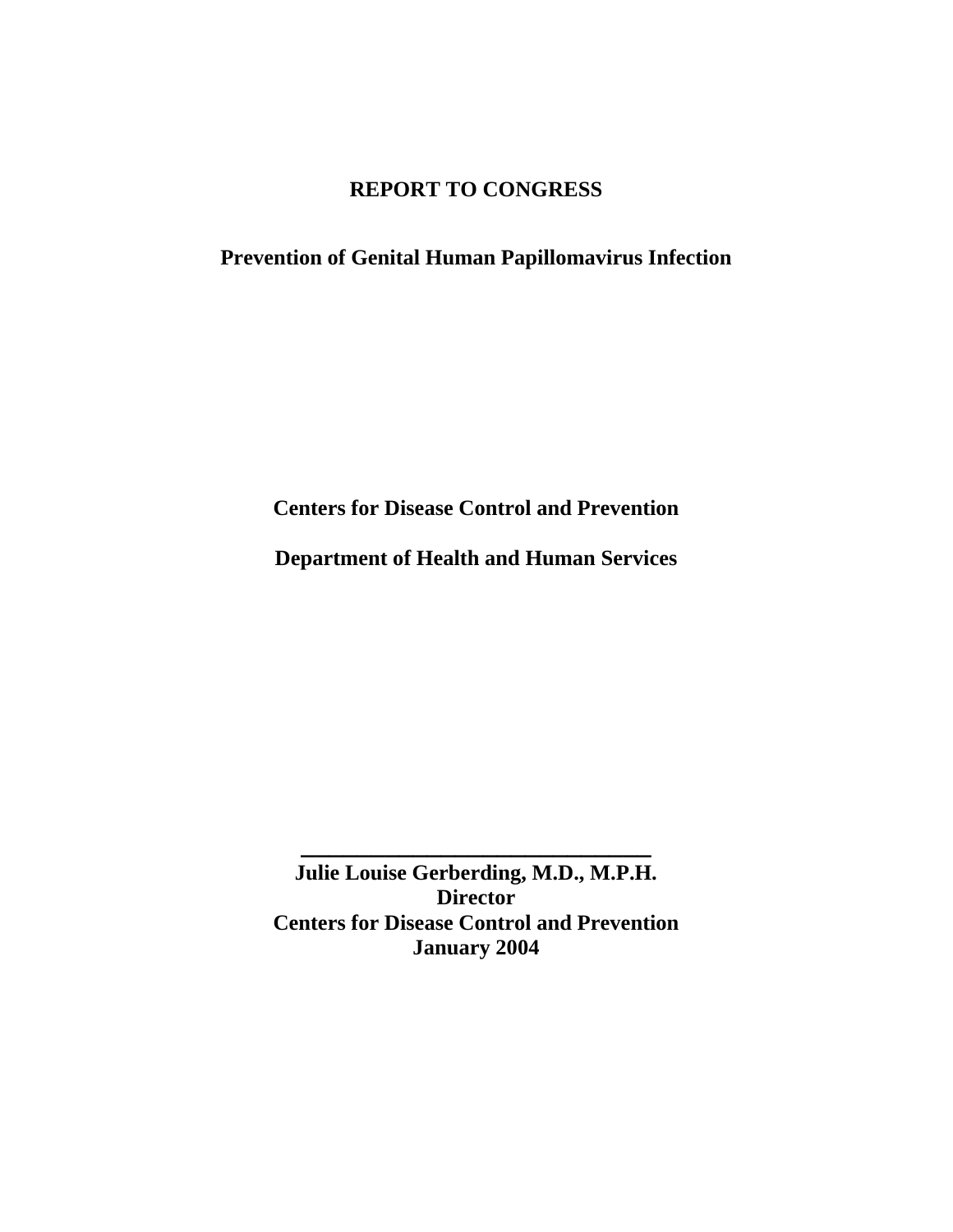# **Table of Contents**

| <b>Executive Summary</b>                                      | Pages 3-5          |
|---------------------------------------------------------------|--------------------|
| <b>Introduction</b>                                           | Pages 6-7          |
| <b>Epidemiology of Genital HPV Infection</b>                  |                    |
| Incidence and Prevalence of Genital HPV Infection             | <b>Pages 8-10</b>  |
| Prevalence of Sequelae of Genital HPV Infection               | Page 10            |
| Natural History of Genital HPV Infection                      | <b>Pages 10-11</b> |
| <b>Transmission and Prevention of Genital HPV Infection</b>   |                    |
| Transmission                                                  | <b>Pages 11-12</b> |
| Prevention of Genital HPV Infection                           | Pages 12           |
| <b>Reducing Duration of Infectiousness</b>                    | Pages 12-13        |
| Reducing Efficiency of Transmission                           | Page 13            |
| Condoms                                                       | Pages 13-16        |
| <b>Microbicides</b>                                           | Page 16            |
| <b>Reduction of Sexual Behavior Risk</b>                      | Pages 16           |
| Vaccines                                                      | Pages 16-17        |
| <b>Prevention of Cervical Cancer</b>                          | <b>Pages 17-18</b> |
| <b>Summary of Strategies to Prevent Genital HPV Infection</b> | <b>Pages 18-19</b> |
| <b>References</b>                                             | Pages 20-35        |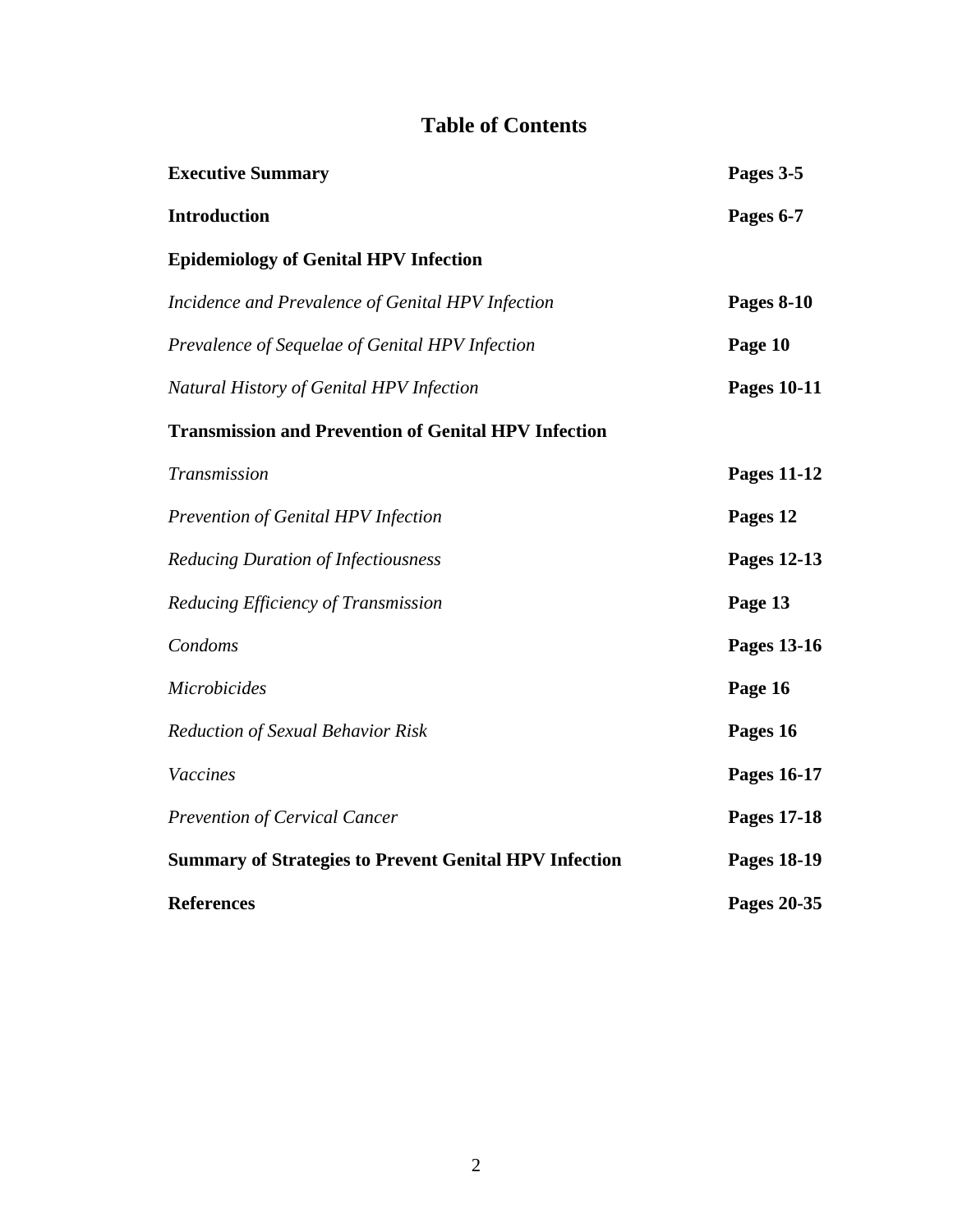## **Prevention of Genital Human Papillomavirus Infection**

## **Executive Summary**

This report describes key aspects of the epidemiology of genital HPV infection and its transmission, and summarizes the best strategies to prevent infections with genital HPV as well as the HPV-associated diseases of genital warts and cervical cancer.

Genital infection with human papillomavirus (HPV) is very common in sexually active men and women and can sometimes have serious health consequences. About 20 million Americans are currently infected, and about 5.5 million people become newly infected each year. The virus can infect the genital skin and the linings of the vagina, cervix, rectum, and urethra. Most infections cause no clinical problems and go away on their own without treatment. Some infections lead to genital warts in men and women, and abnormal Papanicolaou (Pap) tests in women. Treatments are directed to abnormal cells associated with HPV rather than the virus itself; currently there is no curative treatment for HPV infection.

Of greatest importance, persistent infection with certain types of HPV is a leading cause of cervical cancer. Progression from cervical cancer precursor lesions to invasive cancer is a slow process, estimated to take 10–15 years. Cervical cancer is an uncommon consequence of HPV infection in women, especially if they are screened for cancer regularly with Pap tests and have appropriate follow-up of abnormalities. The purpose of screening with the Pap test is to detect cervical abnormalities that can be treated, thereby preventing progression to invasive cervical cancer, and also to detect invasive cervical cancer at a very early stage. If detected early and managed promptly, survival rates for cervical cancer are over 90%. In the past 40 years, widespread cervical cancer screening using the Pap test and treatment of precancerous cervical abnormalities have resulted in a dramatic decrease in the incidence and mortality due to cervical cancer in the United States. However, each year in the United States, an estimated 12,200 women develop cervical cancer and 4,100 women die from it. Of women in the United States who develop cervical cancer, about half have never had a Pap test.

Because genital HPV infection is most common in men and women who have had multiple sex partners, abstaining from sexual activity (i.e. refraining from any genital contact with another individual) is the surest way to prevent infection. For those who choose to be sexually active, a monogamous relationship with an uninfected partner is the strategy most likely to prevent future genital HPV infections. For those who choose to be sexually active but who are not in a monogamous relationship, reducing the number of sexual partners and choosing a partner less likely to be infected may reduce the risk of genital HPV infection.

All published epidemiologic studies of HPV have methodologic limitations that make the effect of condoms in the prevention of HPV infection unknown. While a few studies on genital HPV and condom use showed a protective effect, most studies on genital HPV infection and condom use did not show a protective effect. Recognizing that the optimal study design to ensure valid measurements can be problematic, it remains important that further research be done to help determine the efficacy of condoms in preventing HPV infection.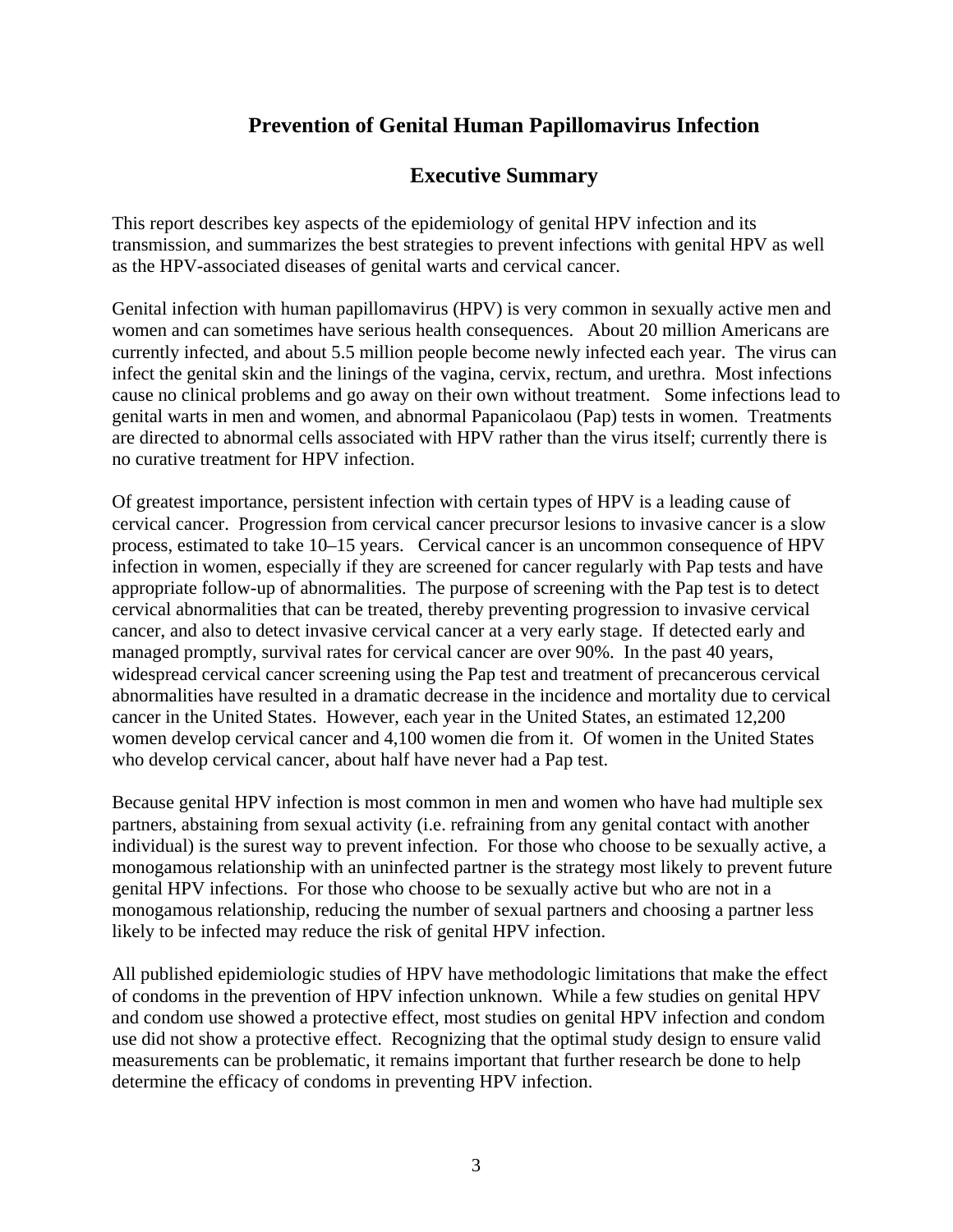Nevertheless, available studies suggest that condoms reduce the risk of the clinically important outcomes of genital warts and cervical cancer. One possible explanation for the protective effect of condoms against warts and cancer is that condom use could reduce the quantity of HPV transmitted or decrease the likelihood of re-exposure, thereby decreasing the chance of developing clinical disease. An alternative explanation is that condom use may reduce exposure to a co-factor for cervical cancer, such as chlamydia or genital herpes, thereby reducing the chance of cervical cancer.

The available scientific evidence is not sufficient to recommend condoms as a primary prevention strategy for the prevention of genital HPV infection. There is evidence that indicates that the use of condoms may reduce the risk of cervical cancer.

Regarding other possible prevention approaches, no data indicate that treatment of clinical lesions or use of microbicides will prevent transmission of infection, although HPV vaccines are likely to become available in the next few years and may become an important prevention tool.

### **Summary of Strategies to Prevent Genital HPV Infection**

Based on currently available science, the following recommendations summarize the strategies most likely to be effective in preventing future infections with genital HPV infection and cervical cancer.

#### **Individual Strategies**

- The surest way to eliminate the risk for future genital HPV infections is to refrain from any genital contact with another individual.
- For those who choose to be sexually active, a long-term, mutually monogamous relationship with an uninfected partner is the strategy most likely to prevent future genital HPV infections. However, it is difficult to determine whether a partner who has been sexually active in the past is currently infected.
- For those choosing to be sexually active and who are not in long-term mutually monogamous relationships, reducing the number of sexual partners and choosing a partner less likely to be infected may reduce the risk of genital HPV infection. Partners less likely to be infected include those who have had no or few prior sex partners.
- While available scientific evidence suggests that the effect of condoms in preventing HPV infection is unknown, condom use has been associated with lower rates of the HPV-associated diseases of genital warts and cervical cancer. The available scientific evidence is not sufficient to recommend condoms as a primary prevention strategy for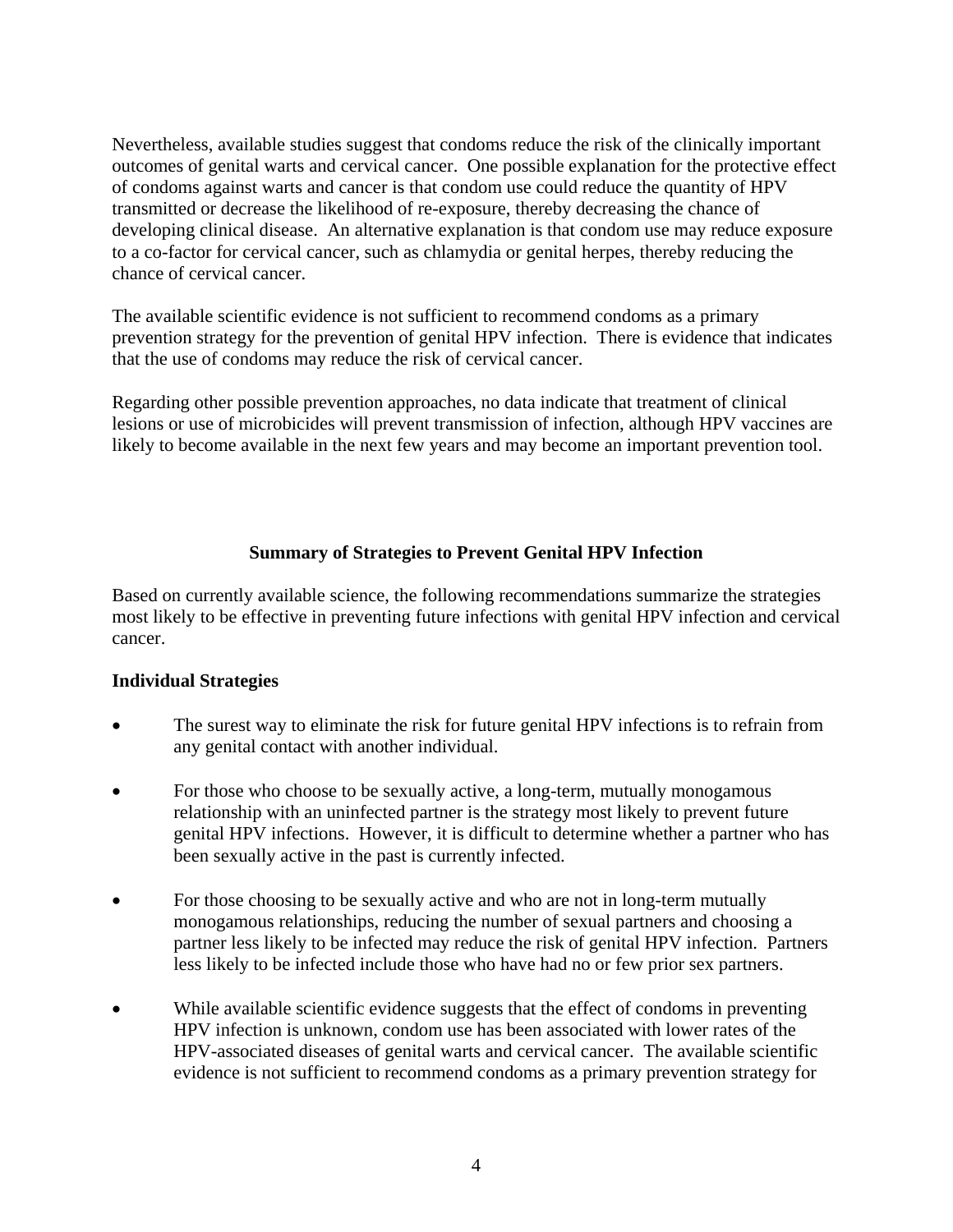the prevention of genital HPV infection. There is evidence that indicates that the use of condoms may reduce the risk of cervical cancer.

- Regular cervical cancer screening for all sexually active women and treatment of precancerous lesions remains the key strategy to prevent cervical cancer.
- In the future, receiving a safe and effective HPV vaccine to help prevent genital HPV infection as well as the HPV-associated diseases of genital warts and cervical cancer would be an important prevention measure. However, an effective HPV vaccine would not replace other prevention strategies.

## **Public Health Strategies**

Public health agencies should:

- Promote increased cervical cancer screening among never and rarely-screened women and appropriate follow-up of those with abnormal Pap tests.
- Work with public and private partners to increase awareness about prevention of genital HPV infection and cervical cancer among health care providers and in the general public.
- Collaborate with private industry to promote and accelerate the development of a safe and effective HPV vaccine.
- Continue epidemiologic, laboratory, and behavioral research on genital HPV infection, including studies of the prevalence of HPV in the United States, research on the attitudes and concerns of women diagnosed with HPV infection (e.g., concerns about cancer or about transmission), and surveys of provider knowledge and practices regarding HPV.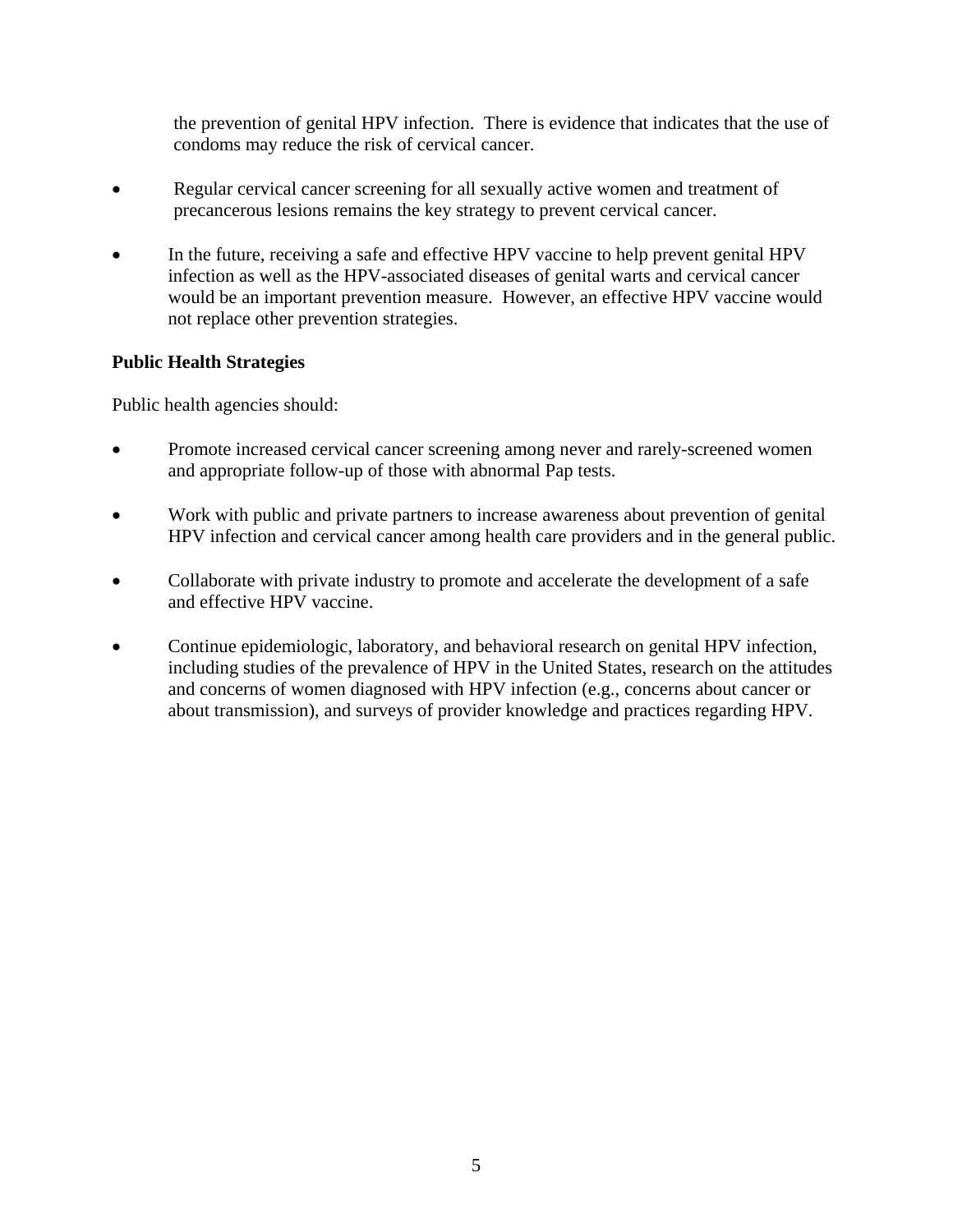#### **Introduction**

Human papillomaviruses (HPV) are members of the Papillomaviridae family of DNA viruses. Because HPV cannot be cultured easily in the laboratory, HPV infection is most commonly diagnosed by detecting HPV DNA. Differences in sequences of DNA are used to determine different HPV types. More than 100 HPV types have been identified, over 30 of which infect the genital area. Genital HPV infections are estimated to be the most common sexually transmitted infection in the United States, with an estimated 5.5 million persons becoming newly infected every year (1). Although the majority of infections cause no symptoms and are self-limited, genital HPV is of public health concern because persistent infection with certain types can cause cervical cancer in women.

Genital HPV infections are categorized according to their association with cervical cancer. Infections with low-risk types, primarily types 6 and 11, can cause benign or low-grade cervical cell changes and genital warts, but are not associated with cervical cancer. Infection with highrisk types, primarily types 16, 18, 31, and 45, can cause low-grade cervical cell abnormalities, high-grade cervical cell abnormalities that are precursors to cancer, and genital cancers. Most genital infections with either high-risk or low-risk HPV types go away on their own, without clinical consequences. Currently, one HPV DNA test is FDA-approved for use in women for cervical cancer screening; no HPV test is available for men.

The sequela of genital HPV infection with greatest public health importance is cervical cancer. Cervical cancer is relatively uncommon in the United States because widespread cervical Papanicolaou (Pap) testing can detect precancerous lesions before they develop into cancer. However, in many developing countries where cervical cancer screening activities are limited, cervical cancer is the most common cancer in women. Based on multiple lines of evidence, both the International Agency for Research on Cancer and the National Institutes of Health (NIH) have concluded that high-risk genital HPV infections act as carcinogens in the development of cervical cancer (2;3). While infection with high-risk types appears to be "necessary" for the development of cervical cancer, it is not "sufficient" because cancer does not develop in the vast majority of women with HPV infection (2;3). Other co-factors appear to be necessary for the development of cervical cancer (described in *Natural History of Genital HPV Infection,* page 10). HPV infection is also associated with anogenital cancers at other sites including the vulva, vagina, penis and anus. Each of these is substantially less common than cervical cancer, with the exception of anal cancer in homosexual men (4-8). The association of genital types of HPV with non-genital cancer is less well established, but studies support a possible role in a subset of head and neck (9) and esophageal (10) cancers. In each of these non-genital cancers, there are clearly cancers arising independent of HPV, a situation quite different from cancer of the cervix. While a few studies suggest a possible association of HPV with cancer of the prostate (11), the findings are not consistent and the most recent studies do not indicate that HPV is associated with these cancers (12;13).

Because of the public health importance of cervical cancer, this report focuses on the prevention of genital HPV infection and its sequelae in heterosexual men and women. The report describes key aspects of the epidemiology of genital HPV infection and its transmission, and summarizes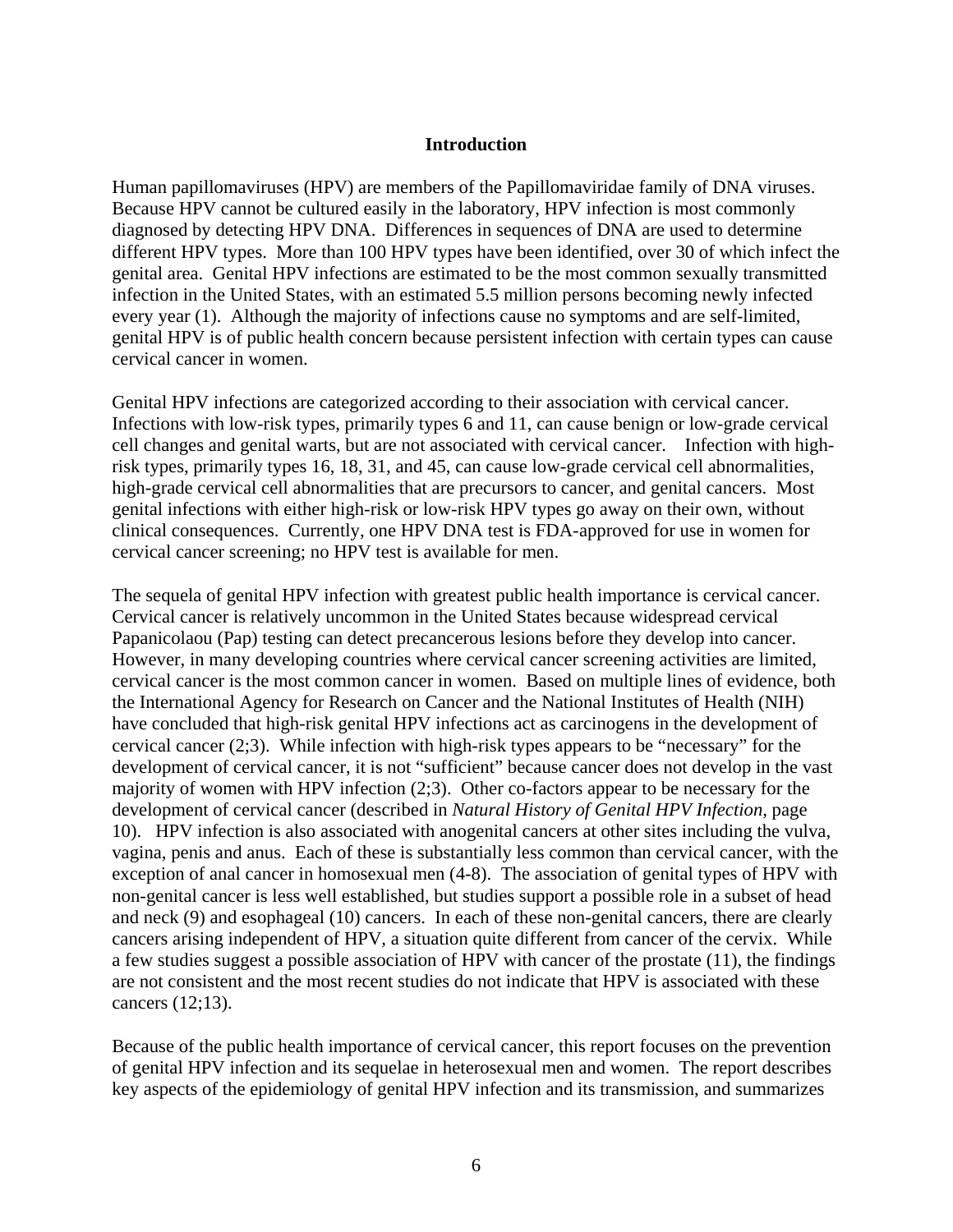the best strategies to prevent infections with genital HPV as well as the HPV-associated diseases of genital warts and cervical cancer.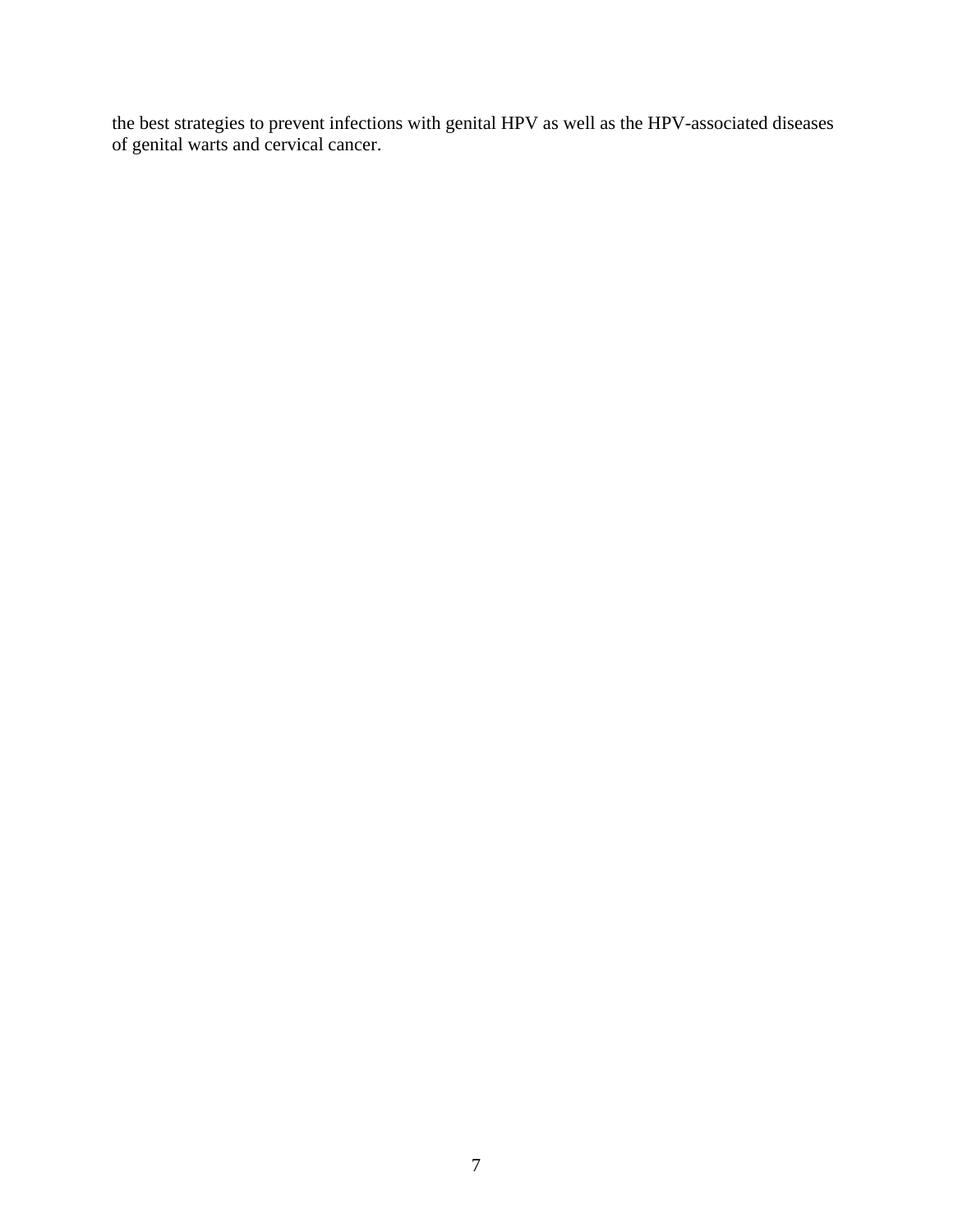#### **Epidemiology of Genital HPV Infection**

#### *Incidence and Prevalence of Genital HPV Infection*

Accurately assessing the extent of genital HPV infection in the U.S. population has been difficult for many reasons. Data on prevalence and incidence of HPV infection are limited because there is no routine screening for HPV infection, and it is often unclear whether a newly diagnosed infection is recently acquired or longstanding. Neither HPV infection nor genital warts are routinely reported to state health departments for the following reasons: (a) no standard justification for recommending STD case reporting (e.g., patient care measures such as curative treatment for patients and their sex partners, or monitoring ongoing prevention programs) exists for genital HPV infection or warts, (b) most infections clear spontaneously, and (c) case reporting would create a large burden for providers, health departments and laboratories given the high prevalence of infection (14).

Cases of cervical cancer are routinely reported to cancer registries such as the National Cancer Institute Surveillance, Epidemiology, and End Results (SEER) program, and Centers for Disease Control and Prevention (CDC)-supported state cancer registries. However, because cervical cancer is a rare and late manifestation of HPV infection, cancer surveillance provides limited information on the burden and current trends of HPV infections. CDC is conducting a survey of the general U.S. population and a survey of women attending different types of clinics to improve measures of the prevalence of genital HPV. Results for the U.S. population survey will be available in late 2005, and, for the clinic based survey, in 2007. Data from these studies will be useful in evaluating the impact of future prevention strategies on HPV prevalence.

Because of the above issues, the magnitude of genital HPV infection is derived from extrapolations of epidemiologic studies. Studies that detect HPV DNA measure current infection, and studies that detect HPV antibodies using blood tests provide approximations of lifetime infection. Overall, in the United States, an estimated 20 million people (15% of the population) are currently infected with HPV, 50–75% of which is with high-risk types, and about 5.5 million people are infected every year (1). It has been estimated that at least 50% of sexually active men and women acquire genital HPV infection at some point in their lives; a recent estimate suggests that 80% of women will have acquired genital HPV by age 50 (15;16). An estimated 9.2 million sexually active adolescents and young adults 15 to 24 years of age are currently infected with HPV (17).

Prevalence studies in the United States have primarily included convenience samples of women attending managed care, STD, or university clinics. Studies have found that the prevalence of HPV infection is lowest in women who have never had sexual intercourse (18-21). Genital HPV infection is especially common among sexually active young women (less than 25 years of age), with prevalence decreasing with older age (22-30). While results vary by population studied, and sampling and detection methods used, overall they indicate that prevalence of genital HPV infection in sexually active young women in the United States ranges from 17–84% (22-29); most studies have reported a prevalence greater than 30% (22;23;25-27). In a study conducted in Portland, Oregon, 32% of young women ages 16 to 24 years had genital HPV DNA detected versus only 4% of women ages older than 45 years (24). The higher rates in younger women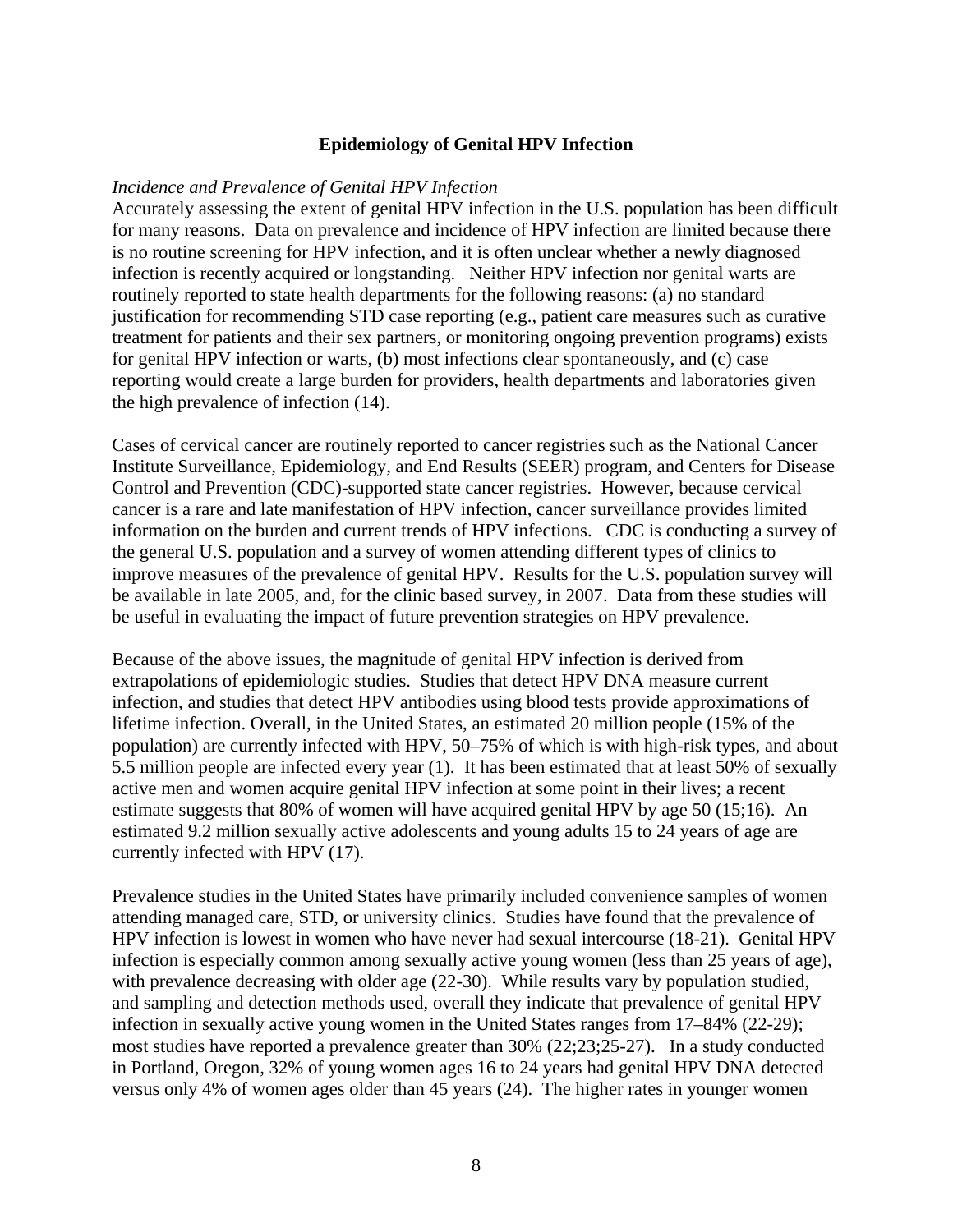appear to be related to transmission of new infection during the early years of sexual activity, with infection clearing over time in most women (28;31). By far, the most common infections are with the high-risk types. Infection with multiple types of HPV occurs in approximately 5– 30% of infected women (23;32-34). HPV infection is most likely to be detected in women who have cervical cancer precursors; in one study, over 85% of women with cervical cancer precursors had detectable HPV DNA (34).

These findings are supported by studies of incident (new) genital HPV infections, which can more accurately determine rates, as well as behavioral risk factors for infection. Studies of HPV incidence have been conducted in a variety of settings with variable follow-up periods. Incidence of HPV infection in college women studied for two to three years was 32–43% (21;28). Other studies assessing populations of women using routine gynecological or family planning services found incidences of 11–32% in one year, and 44–55% in three years (29;31;33;35;36). The incidence of high-risk types, such as HPV-16, is higher than the incidence of low-risk types (28;29;31). For example, in one study, the incidence in one year was 32% for high-risk HPV types compared with 18% for low-risk HPV types (29).

The risk factors consistently associated with HPV infection in women are young age (age less than 25 years) and sexual behavior, specifically number of sex partners, as described below (*Transmission and Prevention of Genital HPV,* page 11). Other risk factors identified include early age of first sexual intercourse, and male partner sexual behavior. Less consistently identified risk factors include smoking, oral contraceptive use, nutritional factors, and lack of circumcision of male partners (20). Many of the identified risk factors are likely markers for unmeasured sexual behavior (21;25;37-39). In addition, immune suppression is associated with HPV detection. Studies in women with HIV infection, undergoing dialysis, or after kidney transplant, demonstrate that HPV detection is particularly common with immune suppression  $(17; 40-43)$ .

The prevalence of genital HPV infection in men is more difficult to assess because it is not clear which are the optimal anatomic sites or specimens to test. Most published studies have been conducted outside the United States, in men attending STD or university clinics, or among male partners of women with HPV infection. HPV DNA can be detected at various anogenital sites, including the penis, urethra, scrotum, or anus, as well as in urine and semen (44-56). In heterosexual men, infection is most commonly detected on the penis (54-57). A recent study that evaluated HPV DNA in the distal penis (urethra, glans, coronal sulcus, foreskin) documented higher prevalence of infection in uncircumcised men than in circumcised men (19.6% vs. 5.5%) (46). Prevalence of genital HPV infection in heterosexual men in the populations studied ranges from 16–45%; detection is highly dependent on the anatomic sites or specimens tested (e.g., urine, semen) (45;46;49;52). Risk factors for HPV detection in men include greater lifetime number of sex partners, number of recent sex partners, being uncircumcised, or current genital warts (45;46;52). The relationship of young age with HPV detection is not as consistent in men as in women (45;49;52).

HPV serologic (blood) tests that detect antibodies to the outer proteins of HPV have been useful in assessing previous HPV infection. They complement the studies that are based on HPV DNA detection because HPV DNA is not persistently detectable in most infected people. However,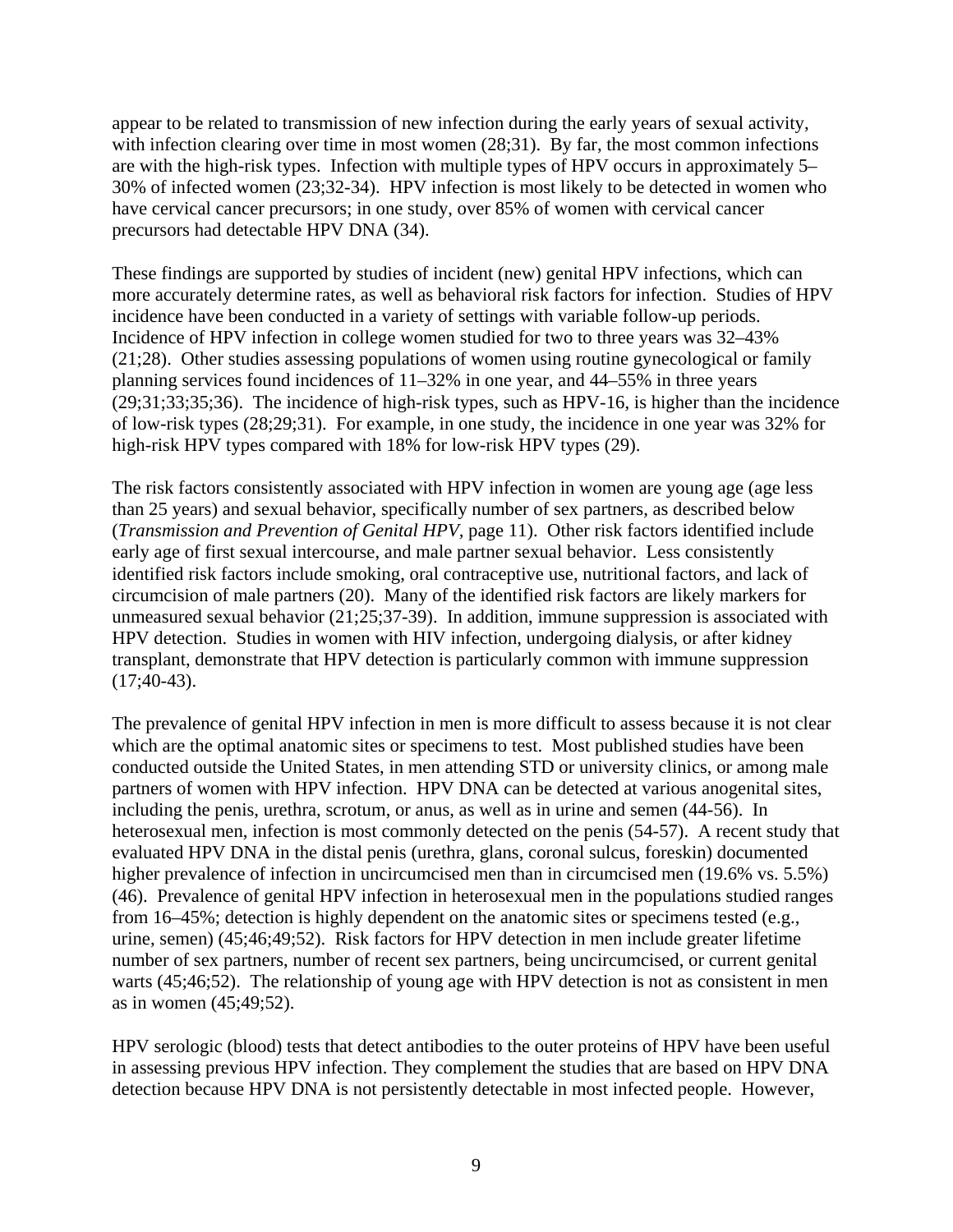these tests likely underestimate the true extent of previous infection because only 50–70% of persons with detectable HPV DNA develop antibodies (58-60). A recently completed study of the U.S. population conducted by CDC showed that 18% of women and 7% of men aged 12 to 49 had antibodies to HPV-16 (61). The strongest predictors of antibody positivity in both women and men were various measures of past sexual activity, including lifetime number of partners. Antibody prevalence is substantially higher in populations with greater sexual activity. For example, a study of patients attending a U.S. STD clinic found HPV-16 antibody prevalence rates of 55% in women and 33% in men (62).

#### *Prevalence of Sequelae of Genital HPV Infection*

Estimates for genital warts are relatively imprecise; however, limited data suggest that each year in the U.S. as many as 100 per 100,000 persons develop genital warts (63), and 1.4 million currently have genital warts (about one percent of the sexually active U.S. population) (64). Rarely, genital HPV infection with low-risk types may be transmitted from mother to baby during delivery resulting in respiratory tract warts in the baby, an illness known as recurrent respiratory papillomatosis (RRP). Estimates of the incidence rate for RRP are also relatively imprecise, but range from 0.4 to 1.1 cases per 100,000 children (65).

Rates of cervical cancer have fallen by approximately 75% since the introduction of Pap testing programs. Cervical cancer incidence in the U.S. is currently estimated to be 8.3 per 100,000 women, with approximately 12,200 new cases and 4,100 deaths occurring annually (66).

#### *Natural History of Genital HPV Infection*

Most HPV infections are transient and asymptomatic, causing no clinical problems. Studies have shown that 70% of new HPV infections clear within one year, and as many as 91% clear within two years (28;33;67;68). The median duration of new infections is typically eight months (28;67). HPV-16 is more likely to persist than other HPV types (28); however, most HPV-16 infections become undetectable within two years (28). Factors associated with persistence include older age, high-risk HPV types, infection with multiple HPV types, and immune suppression (69;70). The gradual development of an effective immune response is thought to be the likely mechanism for HPV DNA clearance.

HPV infection that persists is the most important risk factor for cervical cancer precursors and invasive cervical cancer (15;67;69-71). A recent study found that the risk for developing cervical cancer precursors was 14 times higher for women who had at least three positive tests for high-risk HPV compared with that for women who had negative tests (68). However, most women with persistent HPV infection do not develop low-grade cervical cell abnormalities, cervical cancer precursors or cervical cancer (28;31;68;72).

Skin and mucosal changes caused by genital HPV infection --both genital warts and cervical cell abnormalities-- often go away without treatment, probably as a result of the development of an effective immunologic response. Rates of spontaneous clearance and progression to cancer without treatment vary for low-grade and high-grade cervical cell abnormalities. Low-grade cervical cell abnormalities usually clear spontaneously (60% of cases) and rarely progress to cancer (1%), while high-grade cervical cell abnormalities have lower rates of spontaneous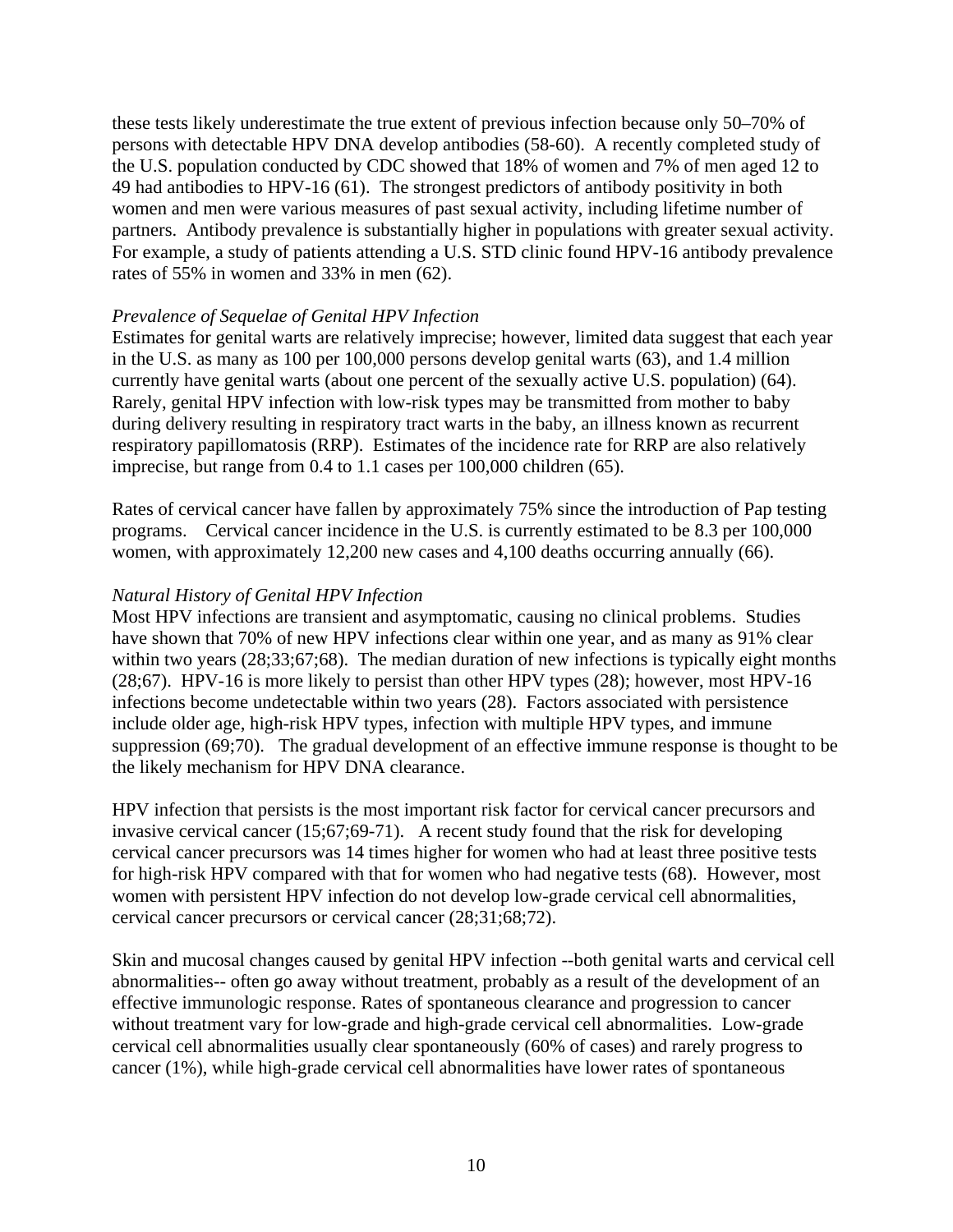clearance (30–40%) and much higher rates of progression to cancer without treatment (greater than 12%) (73).

In addition to persistent infection with high-risk types of genital HPV, other co-factors appear to be necessary for the development of cervical cancer (74). Factors such as long-term use of oral contraceptives, a high number of live births, and immune suppression have been found in some studies to be associated with cervical cancer (74-81). In addition, recent studies have demonstrated that co-infection with *Chlamydia trachomatis* or herpes simplex virus type-2 (HSV-2), the cause of genital herpes, may increase the risk of both cervical cancer precursors and cervical cancer (81;82).

#### **Transmission and Prevention of Genital HPV Infection**

#### *Transmission*

Genital HPV infection is primarily transmitted by genital contact, usually through sexual intercourse (20;83). In virtually all studies of HPV prevalence and incidence, the most consistent predictors of infection have been various measures of sexual activity, most importantly, the number of sex partners (28;31;64;84). Among women, the risk of acquiring a genital HPV infection increases with increasing number of lifetime male sex partners (25;26;84- 87). Similar to infection with other STD, having sex with a new partner may be a stronger risk factor than having sex with a steady partner (21;31). With each new partner, an adolescent female substantially increases her risk of acquiring genital HPV (31). The source of transmission is usually from persons who are asymptomatic and do not realize they are infected (64). Among women who report no previous sexual intercourse, 0–8% have HPV infection supporting the premise that the major route of transmission is sexual (18-21).

Although less well-examined, another variable that increases a woman's risk of HPV infection is the sexual activity of her partner. A study of adolescent females found that those with a partner who had multiple sex partners were at increased risk of HPV infection (31). A study of college students in Seattle found that those with male sex partners with at least one prior partner had a five-fold increased risk of infection compared to those whose male partners had no prior partners. Women whose male partners had an unknown number of prior sex partners had an even higher (eight-fold) risk for acquiring HPV infection (21). This study also reported that women who had known a sex partner at least eight months before initiating a sexual relationship were less likely to acquire genital HPV infection. It was hypothesized that this was due to a greater chance of spontaneous clearance of infection in men who might have been infected with HPV in a previous sexual relationship (21).

Other types of genital contact in the absence of penetrative intercourse (oral-genital, manualgenital, and genital-genital contact) leading to HPV transmission have been described, but these routes of transmission are less common than sexual intercourse (21;88-90). For example, a recent study of college-aged women in Seattle reported a two-year genital HPV incidence rate of 39% among sexually active women and 8% among women who had not engaged in penetrative vaginal intercourse. Almost all of the infections in women who had not engaged in sexual intercourse appeared to be related to genital contact other than penetrative intercourse (21). This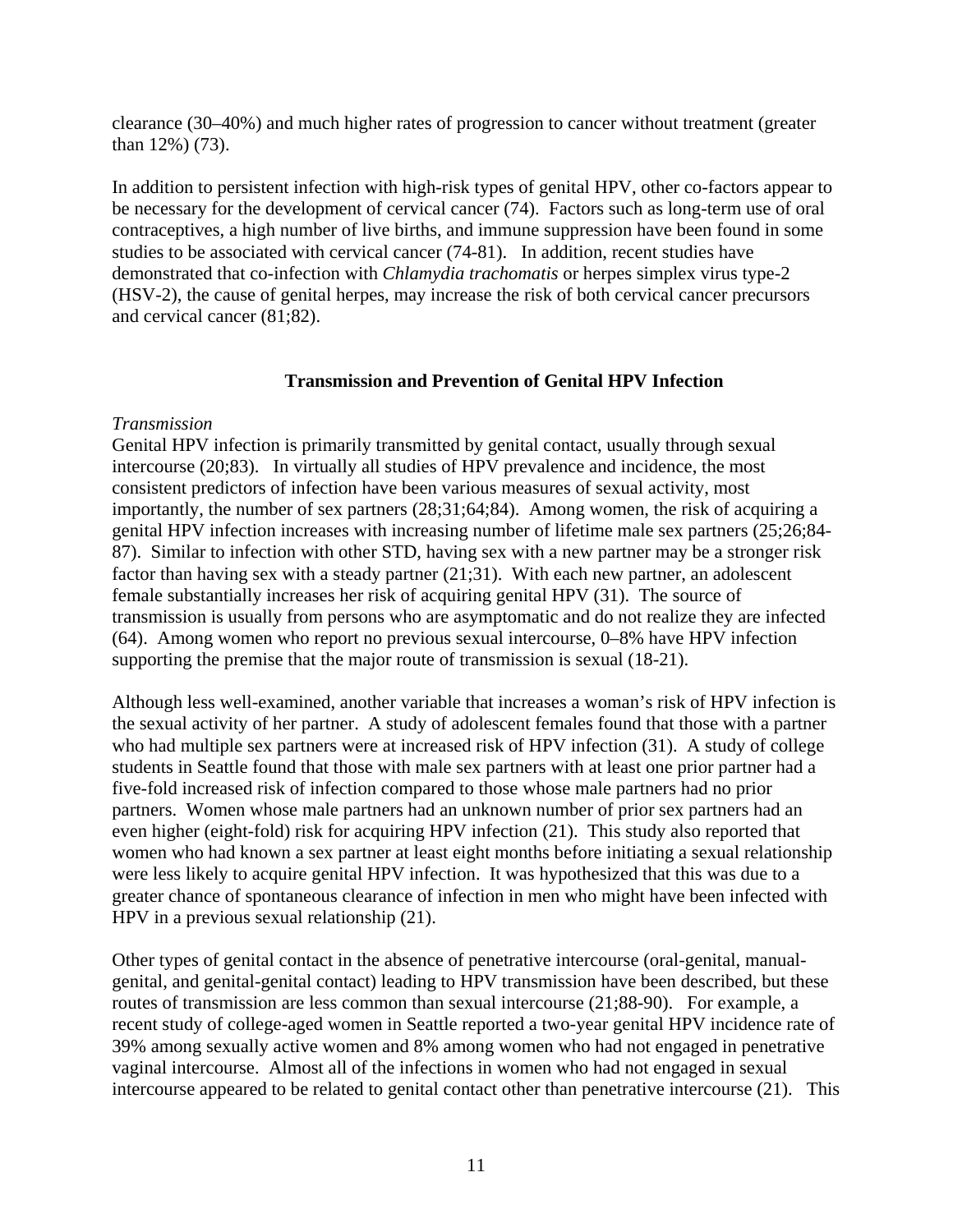study also found minimal evidence of HPV transmission through oral sex (either transmitted from the genital area to the mouth or the mouth to the genital area) (21). Genital HPV infection also may be transmitted by non-sexual routes, but this is extremely uncommon. Non-sexual routes of genital HPV transmission include transmission from a mother to a newborn baby, which is rare (91;92), and transmission by inanimate objects such as environmental surfaces and clothing, which has been hypothesized but has never been documented (93-96).

#### *Prevention of Genital HPV Infection*

Prevention of genital HPV infection is important to reduce the prevalence of genital warts and abnormal Pap tests, as well as cervical cancer. Cervical cancer screening programs have been highly effective in reducing rates of cervical cancer in the United States (97;98); decreasing the incidence of genital HPV infection should also reduce rates of cervical cancer(16).

In general, for a given sexually transmitted disease, the number of new infections transmitted to a susceptible population is a function of three variables: duration of infectiousness, efficiency (likelihood) of transmission of infection, and number of new sex partners a person has while infected (99). In the absence of measures to reduce susceptibility in the population (such as the use of effective vaccines), strategies addressing each of these variables can reduce transmission of infection. Such strategies include reducing the duration of infectiousness by treatment, decreasing the efficiency of transmission by measures aimed at reducing infectivity (e.g., condoms, microbicides), and reducing the number of sex partners. The following is a summary of what is currently known about the value of each of these approaches for preventing genital HPV infection.

#### *Reducing Duration of Infectiousness*

The most common approach to reducing infectiousness of an STD is treatment. In contrast to bacterial STD for which transmission can be prevented through curative treatment, there is only limited evidence that treatment of HPV-associated lesions is useful to prevent HPV transmission. There is no effective systemic therapy for genital HPV, as exists for bacterial and some other viral STD. Treatments are directed to lesions associated with HPV, and HPV infections in the absence of detectable disease are not treated. Current treatment options for both genital warts and cervical cancer precursors include various local approaches that remove the lesion (e.g., cryotherapy, electrocautery, laser therapy, surgical excision). Genital warts are also treated with topical pharmacologic agents (100). Treatment of genital warts and cervical cancer precursors might reduce infectiousness (100). Although this premise is difficult to test directly because assays for infectivity do not exist, it is supported by several observations. First, in some studies larger amounts of HPV DNA have been found in high-grade than in low-grade cervical lesions (101). Second, after clearance of genital warts after treatment with immune stimulating drugs (e.g. imiquimod), the amount of HPV DNA in the skin can be reduced (102). Third, clearance of HPV DNA can occur after standard therapy for cervical high-grade lesions (103-111). However, clinically normal skin and mucosa near HPV-associated lesions often contain HPV (112;113). This reservoir is thought to explain the typical recurrence rates of 10–20% after treatment of cervical lesions (114;115) and 20–50% after treatment of genital warts (100). It might also help explain the fact that treatment of partners does not influence recurrence rates of genital warts (116). Thus, based on the limited existing data, currently available therapies for HPV-related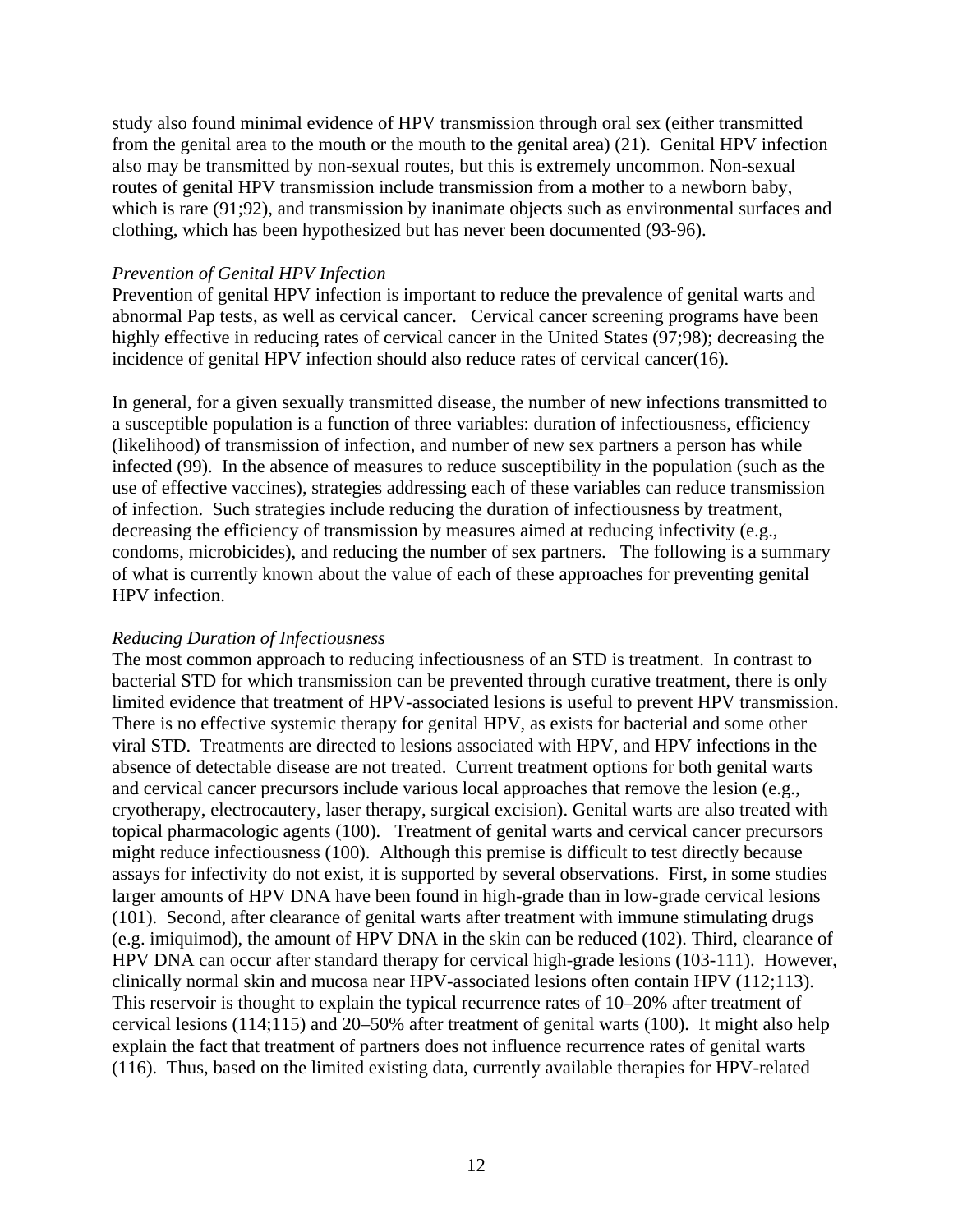lesions may reduce but probably do not eliminate infectiousness; the impact of the reduction in viral concentration which occurs with treatment remains unclear.

#### *Reducing Efficiency of Transmission*

Efficiency of transmission, or the likelihood that an infection will be transmitted from an infected person to an uninfected person, can be affected by several variables, such as immunity. However, for STD, the most common approach is the use of physical barriers such as condoms. In the future, other methods that may decrease the likelihood that an infection will be transmitted could include chemical barriers, such as microbicides or a combination of chemical and physical approaches.

## *Condoms*

Evidence for the effectiveness of the male latex condom to prevent various STD among heterosexual men and women was the subject of a recent NIH report (117). The report concluded that for the majority of STD, published data were not adequate to definitively assess the effectiveness of condoms to prevent STD. The review also concluded that most epidemiologic studies that evaluated condom use had significant methodologic problems. For HPV specifically, the NIH report concluded that most of the reviewed studies did not obtain sufficient information on condom use to allow careful evaluation of the association between condom use and HPV infection or disease. The report also concluded that there was no epidemiologic evidence that condom use reduced the risk of HPV infection, but that condom use might afford some protection in reducing the risk of HPV-associated diseases, including warts in men and cervical neoplasia (cervical cancer precursors and invasive cancer) in women (117). More recently, an even more detailed review of the published literature on condoms and HPV infection and its sequelae came to similar conclusions as the NIH report and elaborated on the many methodologic issues affecting studies of condoms for HPV prevention (118). In addition, several other recent studies reported that, for women and men, use of male condoms reduces the risk of genital herpes and chlamydia, both of which may be co-factors for the development of cervical cancer (81;82;119-124). Below is a summary of current scientific evidence on the effectiveness of male condoms for prevention of genital HPV.

As described above, available clinical and epidemiologic data indicate that genital HPV infection is transmitted by contact with infected skin or mucosa. Laboratory studies have demonstrated that latex condoms provide an essentially impermeable barrier to particles the size of HPV (125;126). Studies of HPV infection in men demonstrate that most HPV infections (both HPV DNA and HPV-associated lesions) are located on parts of the penis that would be covered by a condom (48;54-57;63;127-129). However, even consistent and correct use of condoms would not be expected to offer complete protection from HPV infection because infections also may occur on sites not covered or protected by a condom. In men, HPV infection can occur on the scrotum, groin area, base of the penis, and anus (54-57). In women, HPV infection can occur on the outside of the vulva, which can come into contact with the genital skin of a man using a condom

Published studies that have assessed the effectiveness of male condoms to prevent HPV infection or any STD other than HIV are limited by multiple methodologic issues (117;118). In general, these limitations are likely to underestimate condom effectiveness (130-132). Studies with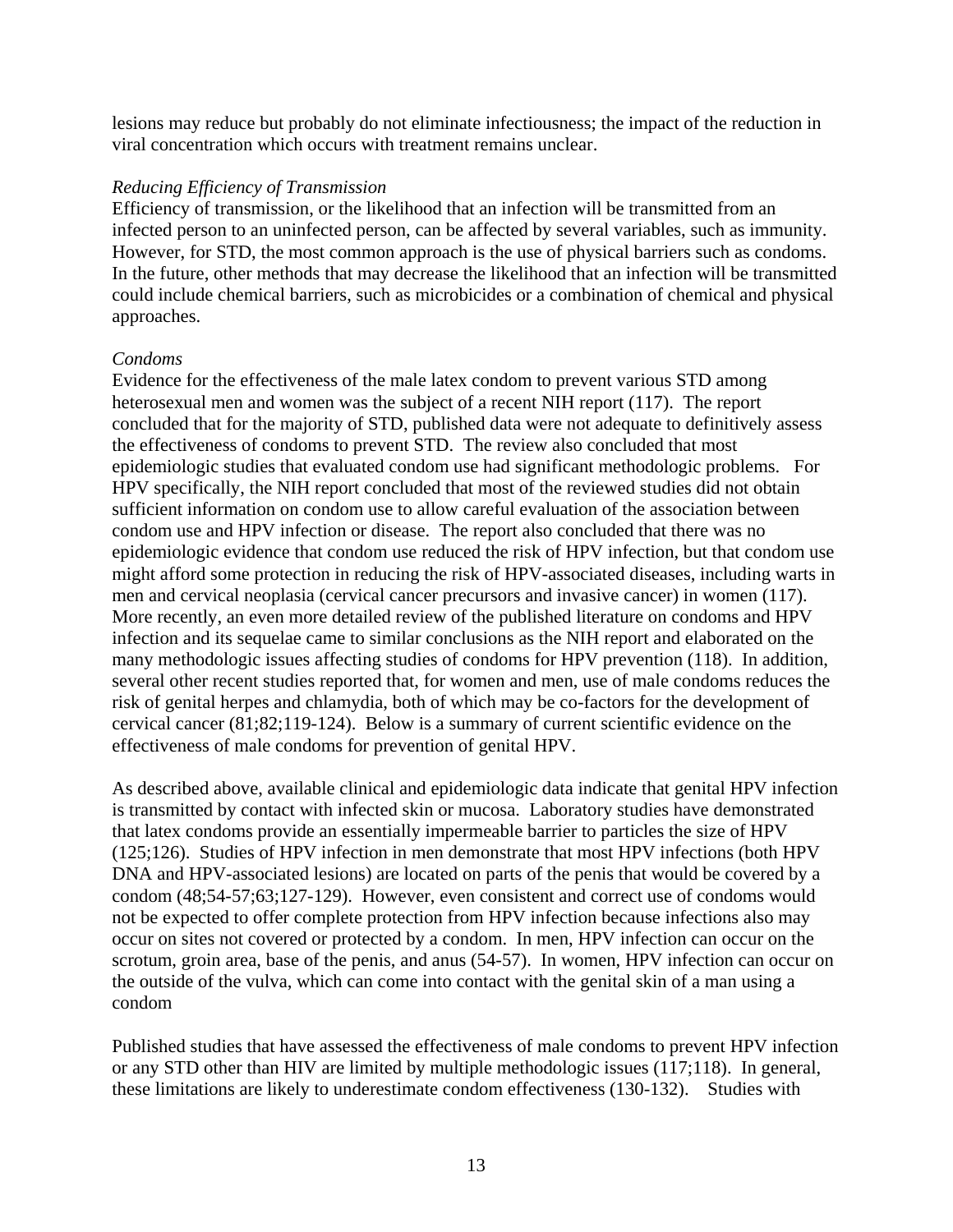optimal designs would collect information on consistent and correct condom use and would be able to determine whether HPV infection preceded or followed condom use. In addition, several recent studies have demonstrated that many individuals use condoms in situations of perceived STD risk (e.g., with sex partners known to have STD or who have other partners), thereby complicating valid comparisons with those not using condoms, who often have lower sexual risks (133;134). Furthermore, valid estimates of condom effectiveness can be obtained only when users and nonusers have similar levels of exposure to infected partners as illustrated in a recent study of gonorrhea and chlamydia (123). This study showed a protective effect for condoms among persons whose sex partners were known to be infected, but not among those whose partners were not known to be infected. Data on whether partners have HPV infection has not been available for most studies of condoms and HPV infection.

Studying the relationship between condom use and HPV infection is particularly difficult compared to other STD. In contrast to viral STD such as HIV and genital herpes for which highly accurate blood tests allow conclusive determination of infection, accurate blood tests for genital HPV infection do not exist at present. The detectability of HPV DNA in a given individual varies over time (68;135); therefore, determining if a person is infected or if an infection is new or pre-existing is very difficult. Finally, it is also difficult to study outcomes that take many years to develop (e.g., high-grade cervical cell abnormalities, invasive cervical cancer). The optimal study design to ensure valid measurements is a randomized, controlled trial. However, because randomization (assigning some individuals to use condoms and assigning others not to use condoms) can be problematic and potentially unethical (118), this study design is rarely used.

We evaluated 46 peer-reviewed publications in English available after January 1966 that included information on the association between condom use and HPV infection or a sequelae (e.g., genital warts, HPV-associated lesions including cervical cancer precursors, or invasive cervical cancer) (21;26;28;30;31;39;46;48;49;52;84;86;87;136-168). We excluded publications that evaluated HIV-infected persons or used only HPV blood tests. These studies represent a variety of geographic areas and populations. Of the 46 studies, 23 evaluated condom use and prevalent or incident HPV infection by detection of HPV DNA, and 25 evaluated sequelae of infection. The studies of sequelae included five that measured clinical findings of warts or HPVsuggestive lesions on the external genital skin, 10 that measured low- or combined low-grade and high-grade cervical cell abnormalities, six that evaluated high-grade cervical cell abnormalities, and nine that evaluated cervical cancer, six of which were studies of invasive cervical cancer. In most studies, condom use was generally defined broadly, as "ever versus never" or "use versus non-use"; in some studies the definition of condom use was not specified. Only 14 studies measured consistent condom use, and none measured correct use. Forty studies were cross-sectional (so the temporal relationship between condom use and HPV outcome could not be easily determined); two studies were randomized.

Of the 23 studies that measured HPV infection, 18 were conducted in women only, four in men only, and one in both women and men. Estimates of the level of risk reduction varied broadly. Three studies in women reported a protective effect of condoms which was statistically significant (151;152;153). None of the studies measured exposure to infected partners.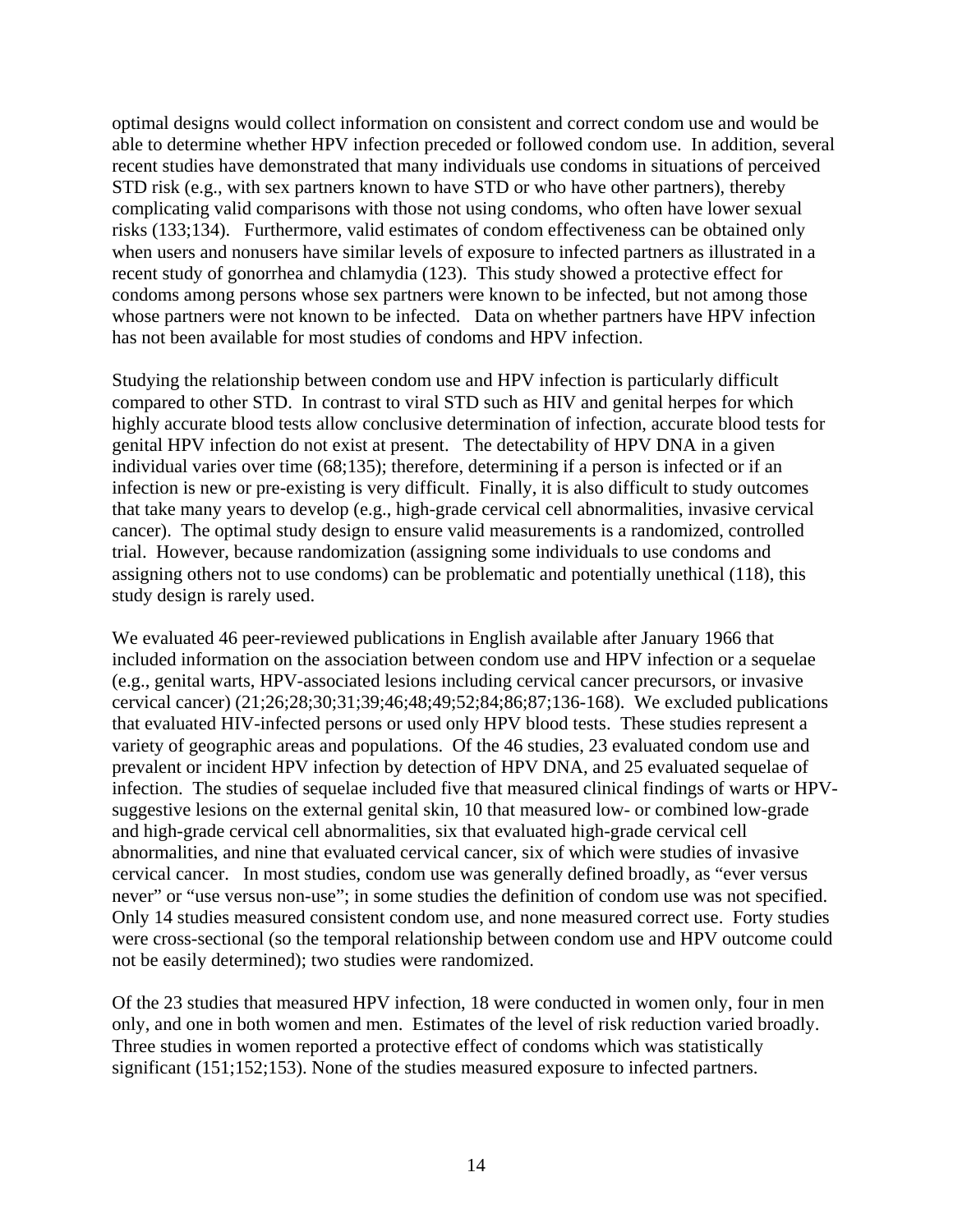Of the 10 studies that measured either low-grade cervical cell abnormalities, or combined lowgrade and high-grade cervical cell abnormalities, one study found a statistically significant reduction in cervical cell abnormalities.

Of the five studies that measured external genital HPV-associated lesions, three evaluated women (all genital warts), three evaluated men (one with genital warts and two with HPV suggestive lesions of the penis), and one evaluated both women and men (48;139;142;145;164) Of the three studies in women, one found a statistically significant reduction (30%) in genital warts (164) and one found a reduction in risk that was not statistically significant (142). All three studies in men found statistically significant protection with levels ranging from 30–70% (48;145;164).

Of the six studies that measured cervical cancer precursors (including carcinoma in situ), two studies found a reduction of risk which was statistically significant (136;137;146;154;158;166). Nine studies evaluated women with cervical cancer, six of which were invasive cervical cancer (138;140;143;149;155;156;159;162;166). Of the nine studies, seven found a reduction in risk of cancer in women using condoms, two of which were statistically significant. The reduction in risk ranged from 20–80%.

Three studies evaluated the effect of condoms on clearance of HPV DNA or HPV-associated lesions; all of these studies found a benefit of condom use for both men and women (145;167;168). Two of these studies were the first studies of condoms and HPV infection to be conducted as randomized controlled trials, an approach which can substantially reduce bias. In the randomized studies, monogamous couples were randomized to condom use or nonuse; females with a male partner that used condoms had significantly higher rates of clearance of both HPV infection (53% vs. 35%), and cervical cell changes (23% vs. 4%) than the females whose male partner did not use condoms (168). Also, men in the study had significantly faster regression of genital lesions consistent with HPV infection (167).

Available studies suggest that condoms reduce the risk of the clinically important outcomes of genital warts and cervical cancer. One possible explanation for the protective effect of condoms against warts and cancer is that condom use could reduce the quantity of HPV transmitted or decrease the likelihood of re-exposure, thereby decreasing the chance of developing clinical disease (14;118;168). An alternative explanation is that condom use may reduce exposure to a co-factor for cervical cancer, such as chlamydia or genital herpes, thereby reducing the chance of cervical cancer (81;82;119-122;124;169).

However, all published epidemiologic studies have significant methodologic limitations which make the effect of condoms in prevention of HPV infection unknown. As noted on page 14, three studies on genital HPV and condom use showed a protective effect, but most studies on genital HPV infection and condom use did not show a protective effect.

Given these observations, as well as the facts that laboratory studies show that latex condoms provide a barrier to HPV and that most genital HPV in men is located on areas of the skin covered by a condom, the cumulative body of available scientific evidence suggests that condoms may provide some protection in preventing transmission of HPV infections but that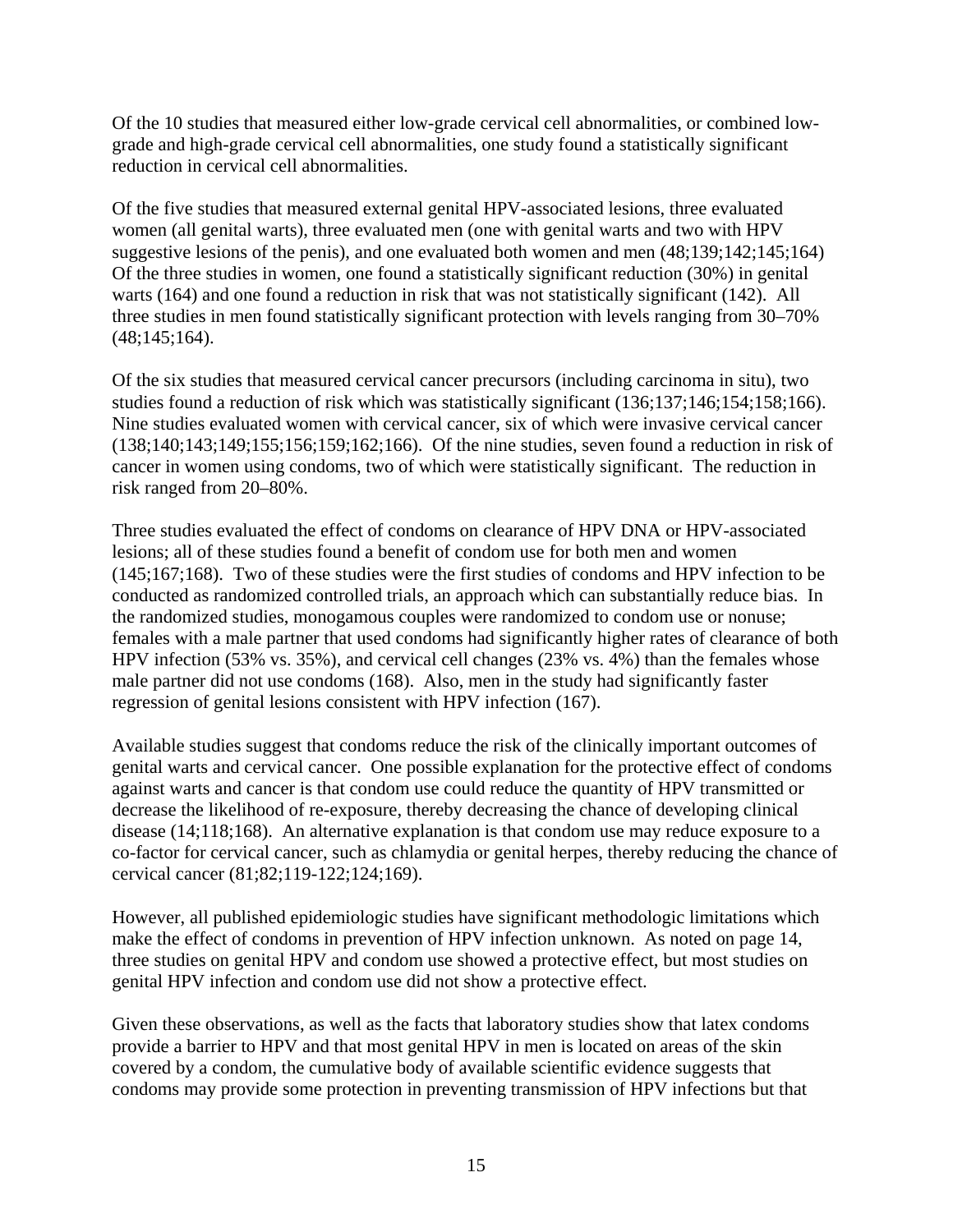protection is partial at best. The available scientific evidence is not sufficient to recommend condoms as a primary prevention strategy for the prevention of genital HPV infection. There is evidence that indicates that the use of condoms may reduce the risk of cervical cancer.

### *Microbicides*

Evaluation of the ability of microbicides to prevent genital HPV infection has been hampered by the difficulties with in vitro cultivation of HPV (14). Recent laboratory work suggests that some compounds may inhibit HPV (170-174). There are also some reports of a potential effect of microbicides in the prevention of cervical cancer (143;156;159;172;175). Future microbicides may be effective in preventing HPV, as well as other sexually transmitted infections. Clinical studies of some of the compounds found to have an effect on HPV in the laboratory are underway.

### *Reduction of Sexual Behavior Risk*

Because of the important role sexual contact plays in the transmission of genital HPV infection and because of limited evidence that other prevention approaches are highly effective, the most effective personal prevention approach is to avoid contact with genital HPV infection by limiting the number and type of sexual partners. The studies that demonstrate genital HPV transmission by sexual intercourse and other genital contact support the premise that abstaining from all genital contact, including non-penetrative contact, is the most effective approach to preventing infection (21;88;90;176). However, no studies have evaluated the effectiveness of programs which promote limiting the number of partners in preventing genital HPV infection. For individuals who choose to be sexually active, data from studies of both HPV incidence and prevalence support the notion that long-term monogamy with a single partner is likely to be the next most effective approach to prevent infection.

The choice of partner is likely to be important in the success of this approach because approximately 20% of women with only one lifetime sex partner have HPV infection (25;177). Knowing if a man is infected with HPV is difficult because most infected men are asymptomatic (64). Furthermore, testing men to find out if they are infected is impractical because of uncertain sensitivity of HPV testing in men and the lack of a test which has been approved for this purpose. The most important factors that decrease the likelihood that a man is infected with genital HPV include his having had a limited number of prior sex partners (45;52), possibly having a longer period of time since his last partner (allowing prior infections to spontaneously resolve) (21), and being circumcised (46;52). The most important factor that may decrease the likelihood that a woman is infected with genital HPV include her having had a limited number of prior sex partners (21;28). In addition, characteristics which may increase the chance that a partner is infected with genital HPV include the presence of genital warts, an abnormal Pap test in women, and immune suppression (64). However, determining a partner's sexual history or assuring their monogamy in a long-term relationship is sometimes difficult, a problem that could reduce the effectiveness of partner selection approaches to prevention.

#### *Vaccines*

In contrast to other prevention approaches, vaccines can reduce susceptibility in uninfected partners by stimulating the immune system. A variety of HPV vaccines are under investigation which may provide immunity to a combination of high-risk or high- and low-risk HPV types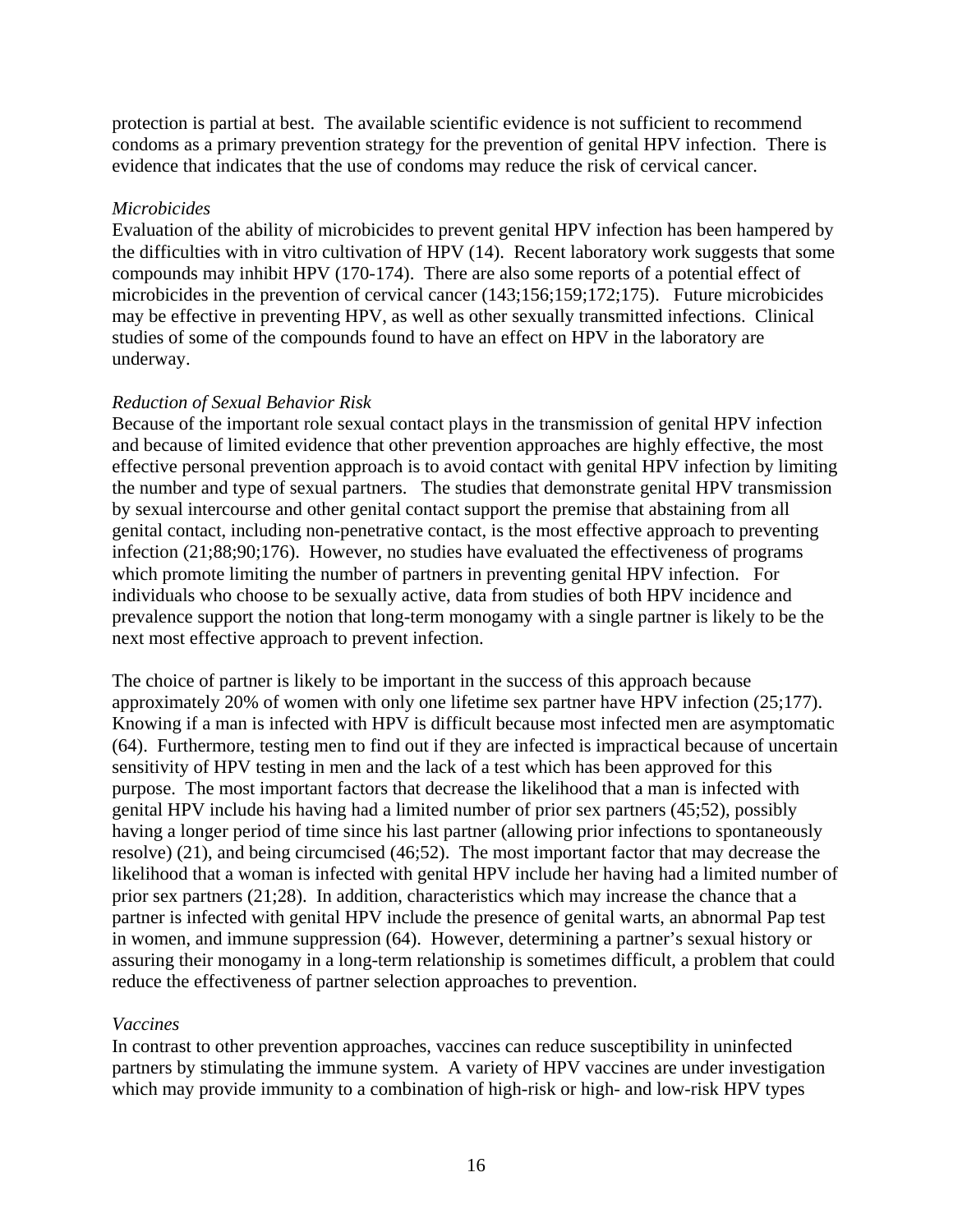(178). The goals of HPV vaccines are to prevent HPV-associated sequelae including genital warts, cervical cancer precursors, and cervical cancer by preventing HPV infection altogether or by reducing the chance of persistent infection if infection does occur. A recently completed economic model concluded that vaccination for HPV, in combination with continued cervical cancer screening, would be a cost effective health intervention (179). In addition, a recent study projected that an effective vaccine could prevent 1,300 deaths annually from cervical cancer if all 12-year-old girls currently living in the United States were vaccinated (180). Although an effective HPV vaccine would be a major advance in approaches to HPV prevention, it would not replace other prevention strategies such as cervical cancer screening or protective sexual behaviors since vaccines would not work for all genital HPV types and would likely not be 100% effective.

HPV vaccines have shown encouraging success in clinical trials (181). Recently, a vaccine for HPV-16 given to adolescent girls demonstrated 91% efficacy in preventing HPV-16 infection and essentially complete protection (100% efficacy) in preventing persistent HPV-16 infection. Although there were only a few cases, the vaccine also appears promising in the prevention of cervical cancer precursors (181). Studies of other formulations of HPV-16 vaccines as well as vaccines with multiple HPV types are underway and are likely to provide an important new approach for genital HPV prevention within the next several years. Surveys of young women who are potential candidates for an HPV vaccine indicate that they have positive attitudes about receiving a vaccine (182).

#### *Prevention of Cervical Cancer*

Decades ago, cervical cancer was one of the most common and deadly cancers in women in the United States (97;183). In the past 40 years, widespread cervical cancer screening using the Pap test, and treatment of precancerous cervical abnormalities have resulted in a dramatic decrease in the incidence and mortality due to cervical cancer in the United States (97;183). The purpose of screening with the Pap test is to detect cervical abnormalities that can be treated, thereby preventing progression to invasive cervical cancer, and also to detect invasive cervical cancer at a very early stage. Progression from cervical cancer precursor lesions to invasive cancer is a slow process, estimated to take 10–15 years (16). If detected early and managed promptly, survival rates for cervical cancer are over 90%. In 2003, an estimated 12,200 women in the U.S. will develop cervical cancer and an estimated 4100 women will die from the disease (66). Approximately half of the cases will occur in women who have never been screened, and an additional 10% will occur in women not screened within the past 5 years (2). A recent national survey indicated that cervical cancer screening is not adequate among some women in the U.S; approximately 18% of women have not had a Pap test in the last 3 years (184). The most important factors associated with inadequate cervical cancer screening include absence of a usual source of health care, lack of health insurance, and immigration to the U.S. in the last 10 years. Other factors included older age, low income, low level of education, presence of chronic disabilities, and Asian and American Indian/Alaska Native race/ethnicity (184). Death rates from cervical cancer in the U.S. are higher among foreign-born women than women born in the U.S. (185).

New technologies including liquid-based cytology and testing for high-risk HPV types may offer potential advantages over conventional Pap testing. The American Cancer Society and other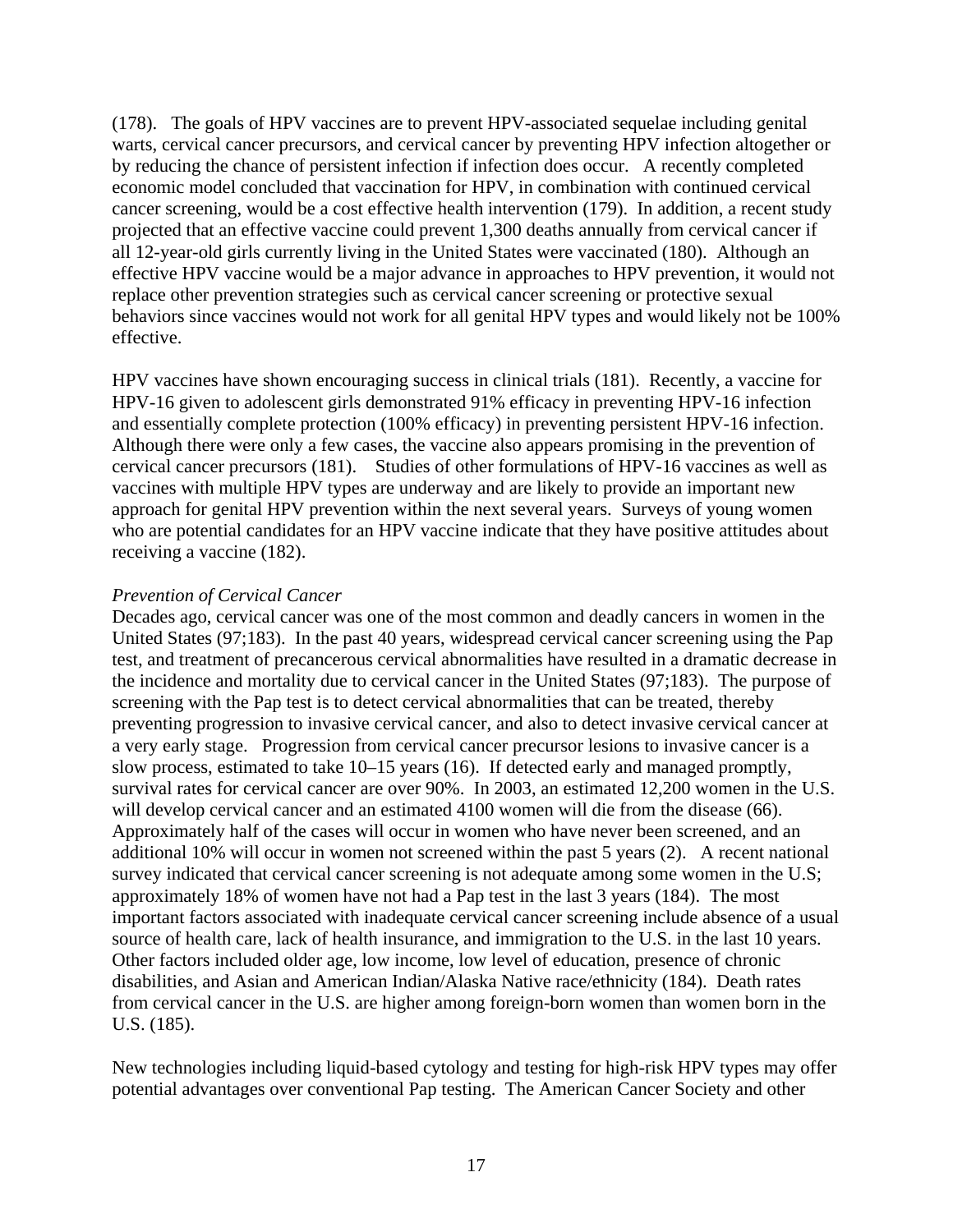organizations have incorporated these technologies into new guidelines for cervical cancer screening (115;186;187). However, the largest gain in reducing the burden of cervical cancer incidence and deaths could best be achieved by increasing screening rates among women who have never or rarely been screened (186).

## **Summary of Strategies to Prevent Genital HPV Infection**

Based on currently available science, the following recommendations summarize the strategies most likely to be effective in preventing future infections with genital HPV infection and cervical cancer.

## **Individual Strategies**

- The surest way to eliminate the risk for future genital HPV infections is to refrain from any genital contact with another individual.
- For those who choose to be sexually active, a long-term, mutually monogamous relationship with an uninfected partner is the strategy most likely to prevent future genital HPV infections. However, it is difficult to determine whether a partner who has been sexually active in the past is currently infected.
- For those choosing to be sexually active and who are not in long-term mutually monogamous relationships, reducing the number of sexual partners and choosing a partner less likely to be infected may reduce the risk of genital HPV infection. Partners less likely to be infected include those who have had no or few prior sex partners.
- While available scientific evidence suggests that the effect of condoms in preventing HPV infection is unknown, condom use has been associated with lower rates of the HPV-associated diseases of genital warts and cervical cancer. The available scientific evidence is not sufficient to recommend condoms as a primary prevention strategy for the prevention of genital HPV infection, but it does indicate that the use of condoms may reduce the risk of cervical cancer.
- Regular cervical cancer screening for all sexually active women and treatment of precancerous lesions remains the key strategy to prevent cervical cancer.
- In the future, receiving a safe and effective HPV vaccine to help prevent genital HPV infection as well as the HPV-associated diseases of genital warts and cervical cancer would be an important prevention measure. However, an effective HPV vaccine would not replace other prevention strategies.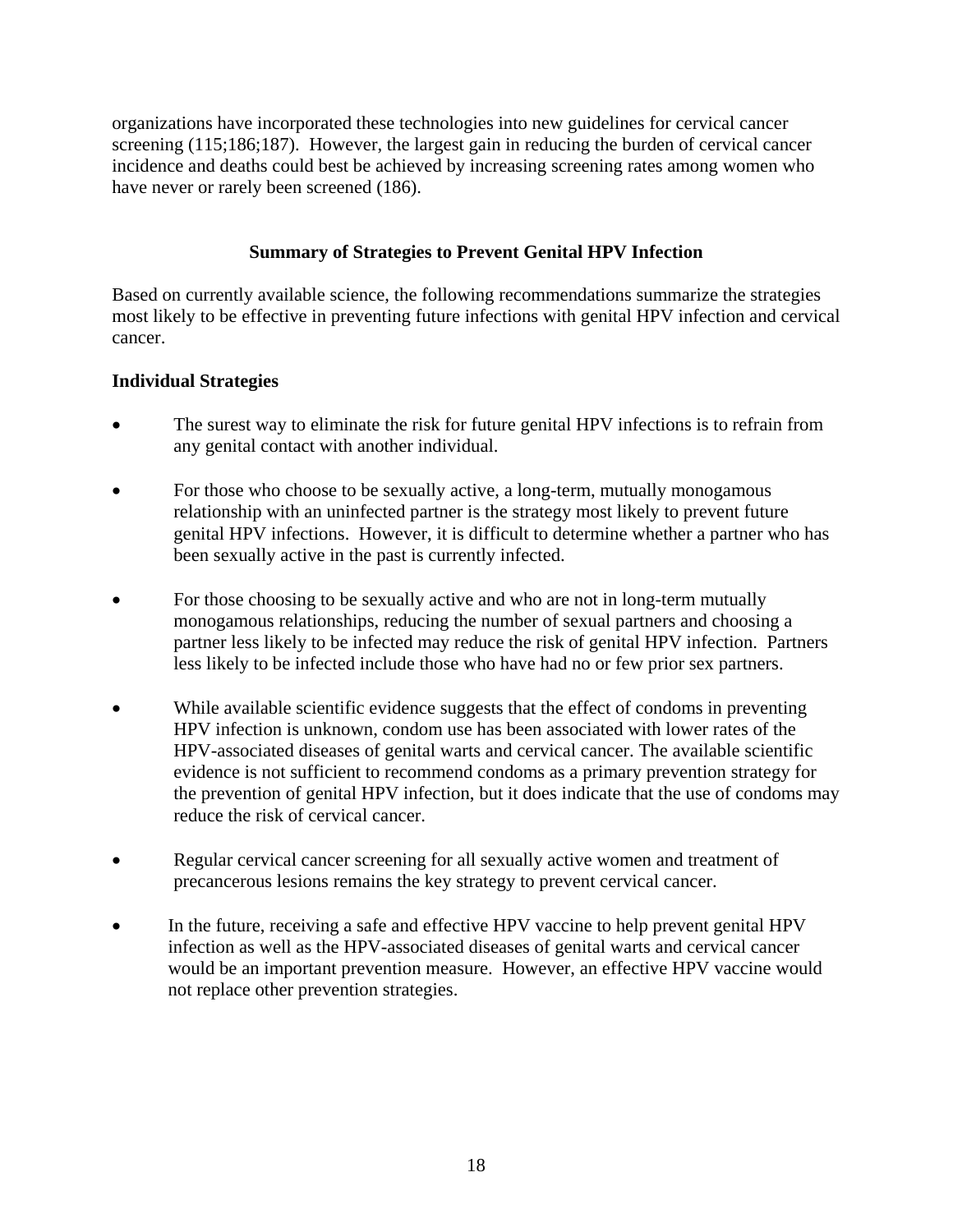## **Public Health Strategies**

Public health agencies should:

- Promote increased cervical cancer screening among never and rarely-screened women and appropriate follow-up of those with abnormal Pap tests.
- Work with public and private partners to increase awareness about prevention of genital HPV infection and cervical cancer among health care providers and in the general public.
- Collaborate with private industry to promote and accelerate the development of a safe and effective HPV vaccine.
- Continue epidemiologic, laboratory, and behavioral research on genital HPV infection, including studies of the prevalence of HPV in the United States, research on the attitudes and concerns of women diagnosed with HPV infection (e.g., concerns about cancer or about transmission), and surveys of provider knowledge and practices regarding HPV.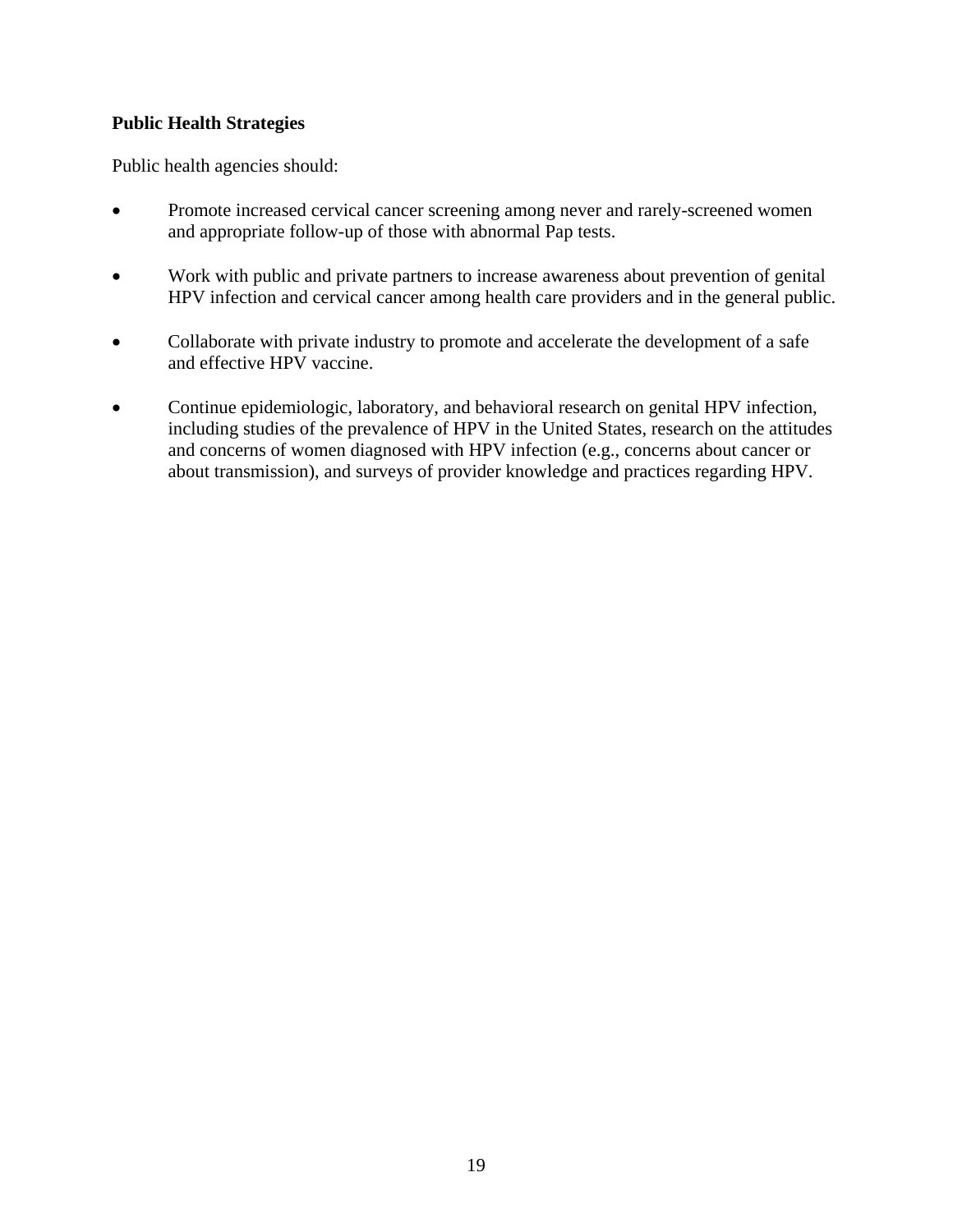#### Reference List

- (1) Cates W, Jr. Estimates of the incidence and prevalence of sexually transmitted diseases in the United States. American Social Health Association Panel. Sexually Transmitted Diseases 1999; 26(4:Suppl):Suppl-7.
- (2) NIH Consensus Statement Online 1996 April 1-3 [October 28, 2003]. pp 1-38.
- (3) World Health Organization. IARC Monograph on the Evaluation of Carcinogenic Risks to Humans: Human Papillomaviruses. [64]. 1995. Lyons, IARC.
- (4) Daling JR, Weiss NS, Klopfenstein LL, Cochran LE, Chow WH, Daifuku R. Correlates of homosexual behavior and the incidence of anal cancer. JAMA 1982; 247(14):1988- 1990.
- (5) Daling JR, Weiss NS, Hislop TG, Maden C, Coates RJ, Sherman KJ et al. Sexual practices, sexually transmitted diseases, and the incidence of anal cancer. New England Journal of Medicine 1987; 317(16):973-977.
- (6) Holly EA, Whittemore AS, Aston DA, Ahn DK, Nickoloff BJ, Kristiansen JJ. Anal cancer incidence: genital warts, anal fissure or fistula, hemorrhoids, and smoking. Journal of the National Cancer Institute 1989; 81(22):1726-1731.
- (7) Koblin BA, Hessol NA, Zauber AG, Taylor PE, Buchbinder SP, Katz MH et al. Increased incidence of cancer among homosexual men, New York City and San Francisco, 1978- 1990. American Journal of Epidemiology 1996; 144(10):916-923.
- (8) Ries L, Kosery C, Hankey B, MillerB, Clegg L, Edwards B. SEER Cancer Statistics Review 1973-1996. Bethesda, MD: National Cancer Institute, 1999.
- (9) Herrero R, Castellsague X, Pawlita M, Lissowska J, Kee F, Balaram P et al. Human papillomavirus and oral cancer: the International Agency for Research on Cancer multicenter study. Journal of the National Cancer Institute 2003; 95(23):1772-1783.
- (10) Syrjanen KJ. HPV infections and oesophageal cancer. Journal of Clinical Pathology 2002; 55(10):721-728.
- (11) Cuzick J. Human papillomavirus infection of the prostate. Cancer Surveys 1995; 23:91- 95.
- (12) Adami HO, Kuper H, Andersson SO, Bergstrom R, Dillner J. Prostate cancer risk and serologic evidence of human papilloma virus infection: a population-based case-control study. Cancer Epidemiology, Biomarkers & Prevention 2003; 12(9):872-875.
- (13) Rosenblatt KA, Carter JJ, Iwasaki LM, Galloway DA, Stanford JL. Serologic evidence of human papillomavirus 16 and 18 infections and risk of prostate cancer. Cancer Epidemiology, Biomarkers & Prevention 2003; 12(8):763-768.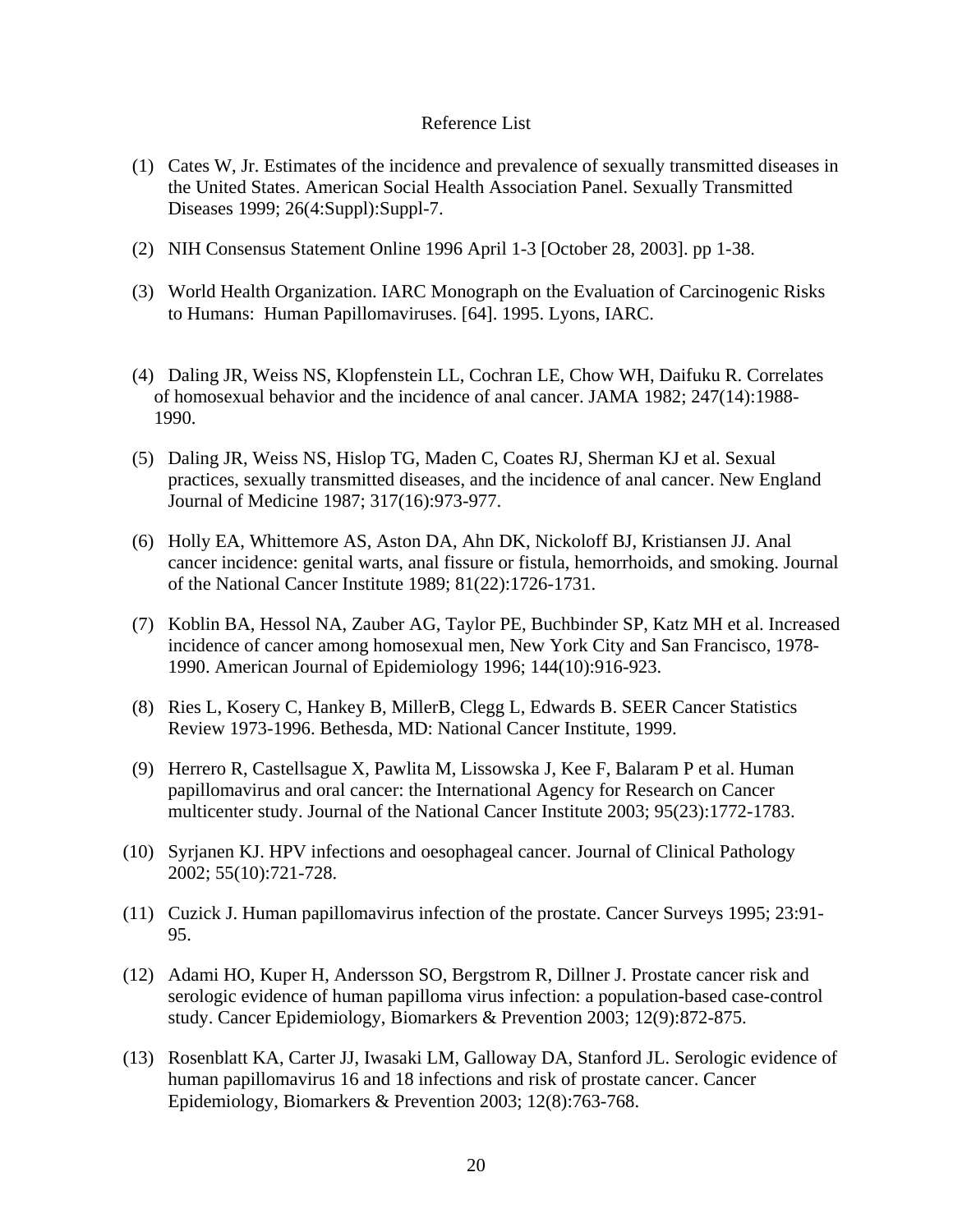- (14) Division of STD Prevention. Prevention of Genital HPV Infection and Sequelae: Report of an External Consultants' Meeting. 1999. Atlanta, GA., Department of Health and Human Services, Atlanta: Centers for Disease Control and Prevention (CDC).
- (15) Koutsky LA, Galloway DA, Holmes KK. Epidemiology of genital human papillomavirus infection. Epidemiologic Reviews 1988; 10:122-163.
- (16) Myers ER, McCrory DC, Nanda K, Bastian L, Matchar DB. Mathematical model for the natural history of human papillomavirus infection and cervical carcinogenesis. American Journal of Epidemiology 2000; 151(12):1158-1171.
- (17) Weinstock H, Berman S, cates W. Sexually Transmitted Infections in American Youth: Incidence and Prevalence Estimates, 2000. Perspectives on Sexual and Reproductive Health. In press.
- (18) Fairley CK, Chen S, Tabrizi SN, Leeton K, Quinn MA, Garland SM. The absence of genital human papillomavirus DNA in virginal women. International Journal of STD & AIDS 1992; 3(6):414-417.
- (19) Rylander E, Ruusuvaara L, Almstromer MW, Evander M, Wadell G. The absence of vaginal human papillomavirus 16 DNA in women who have not experienced sexual intercourse. Obstetrics & Gynecology 1994; 83(5:Pt 1):1-7.
- (20) Koutsky LA, Kiviat NB. Genital human papillomavirus. In: Holmes KK, Sparling PF, Mardh PA et al, editors. Sexually Transmitted Diseases. New York: McGraw-Hill, 1999: 347-359.
- (21) Winer RL, Lee SK, Hughes JP, Adam DE, Kiviat NB, Koutsky LA. Genital human papillomavirus infection: incidence and risk factors in a cohort of female university students. American Journal of Epidemiology 2003; 157(3):218-226.
- (22) Baken LA, Koutsky LA, Kuypers J, Kosorok MR, Lee SK, Kiviat NB et al. Genital human papillomavirus infection among male and female sex partners: prevalence and type-specific concordance. Journal of Infectious Diseases 1995; 171(2):429-432.
- (23) Bauer HM, Ting Y, Greer CE, Chambers JC, Tashiro CJ, Chimera J et al. Genital human papillomavirus infection in female university students as determined by a PCR-based method. JAMA 1991; 265(4):472-477.
- (24) Bauer HM, Hildesheim A, Schiffman MH, Glass AG, Rush BB, Scott DR et al. Determinants of genital human papillomavirus infection in low-risk women in Portland, Oregon. Sexually Transmitted Diseases 1993; 20(5):274-278.
- (25) Ley C, Bauer HM, Reingold A, Schiffman MH, Chambers JC, Tashiro CJ et al. Determinants of genital human papillomavirus infection in young women. Journal of the National Cancer Institute 1991; 83(14):997-1003.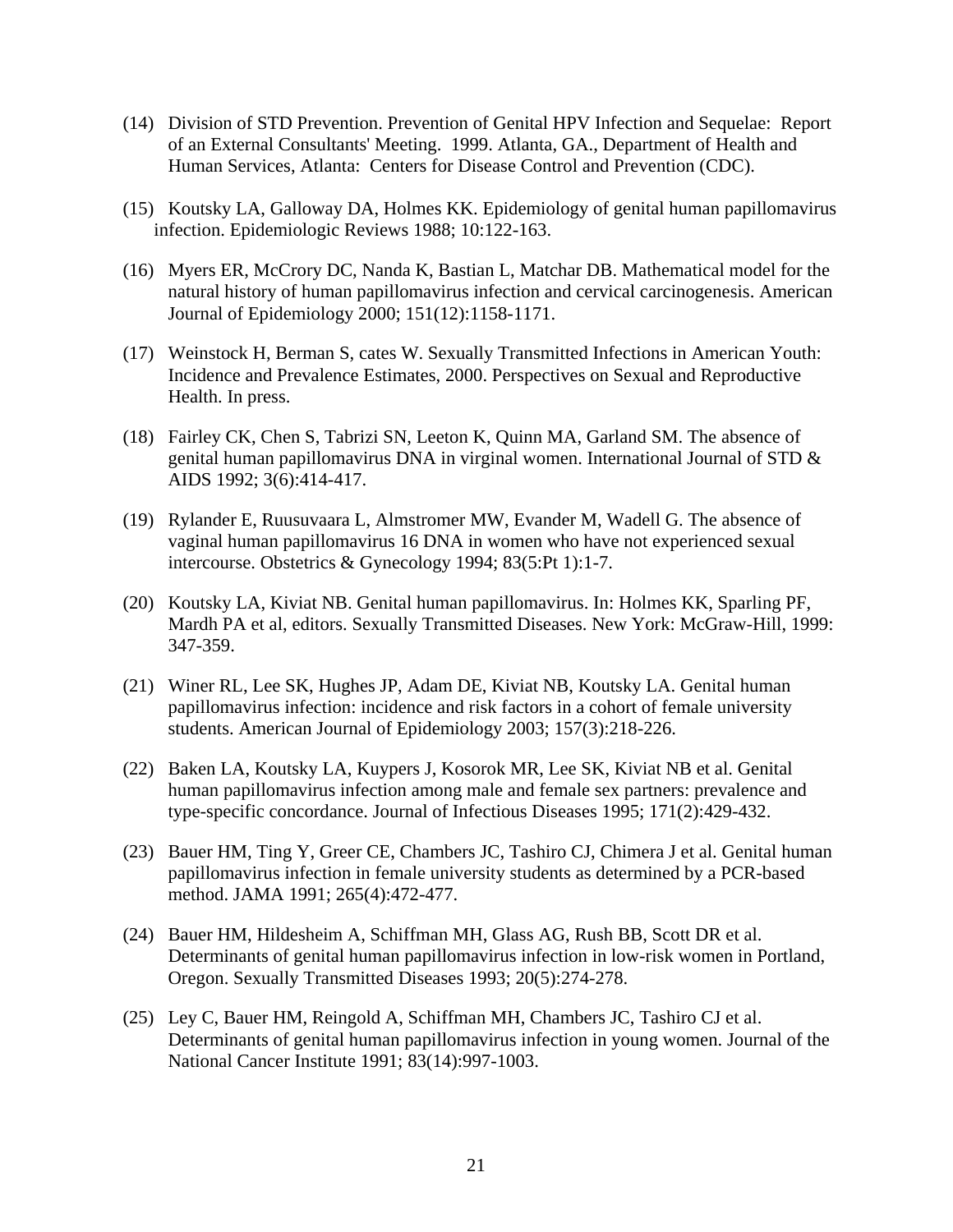- (26) Peyton CL, Gravitt PE, Hunt WC, Hundley RS, Zhao M, Apple RJ et al. Determinants of genital human papillomavirus detection in a US population. Journal of Infectious Diseases 2001; 183(11):1554-1564.
- (27) Wheeler CM, Parmenter CA, Hunt WC, Becker TM, Greer CE, Hildesheim A et al. Determinants of genital human papillomavirus infection among cytologically normal women attending the University of New Mexico student health center. Sexually Transmitted Diseases 1993; 20(5):286-289.
- (28) Ho GY, Bierman R, Beardsley L, Chang CJ, Burk RD. Natural history of cervicovaginal papillomavirus infection in young women. New England Journal of Medicine 1998; 338(7):423-428.
- (29) Giuliano AR, Harris R, Sedjo RL, Baldwin S, Roe D, Papenfuss MR et al. Incidence, prevalence, and clearance of type-specific human papillomavirus infections: The Young Women's Health Study. Journal of Infectious Diseases 2002; 186(4):462-469.
- (30) Burk RD, Kelly P, Feldman J, Bromberg J, Vermund SH, DeHovitz JA et al. Declining prevalence of cervicovaginal human papillomavirus infection with age is independent of other risk factors. Sexually Transmitted Diseases 1996; 23(4):333-341.
- (31) Moscicki AB, Hills N, Shiboski S, Powell K, Jay N, Hanson E et al. Risks for incident human papillomavirus infection and low-grade squamous intraepithelial lesion development in young females. JAMA 2001; 285(23):2995-3002.
- (32) Rousseau MC, Pereira JS, Prado JC, Villa LL, Rohan TE, Franco EL. Cervical coinfection with human papillomavirus (HPV) types as a predictor of acquisition and persistence of HPV infection. Journal of Infectious Diseases 2001; 184(12):1508-1517.
- (33) Franco EL, Villa LL, Sobrinho JP, Prado JM, Rousseau MC, Desy M et al. Epidemiology of acquisition and clearance of cervical human papillomavirus infection in women from a high-risk area for cervical cancer. Journal of Infectious Diseases 1999; 180(5):1415- 1423.
- (34) Herrero R, Hildesheim A, Bratti C, Sherman ME, Hutchinson M, Morales J et al. Population-based study of human papillomavirus infection and cervical neoplasia in rural Costa Rica. Journal of the National Cancer Institute 2000; 92(6):464-474.
- (35) Sellors JW, Karwalajtys TL, Kaczorowski J, Mahony JB, Lytwyn A, Chong S et al. Incidence, clearance and predictors of human papillomavirus infection in women.[comment]. CMAJ Canadian Medical Association Journal 2003; 168(4):421-425.
- (36) Woodman CB, Collins S, Winter H, Bailey A, Ellis J, Prior P et al. Natural history of cervical human papillomavirus infection in young women: a longitudinal cohort study. Lancet 2001; 357(9271):1831-1836.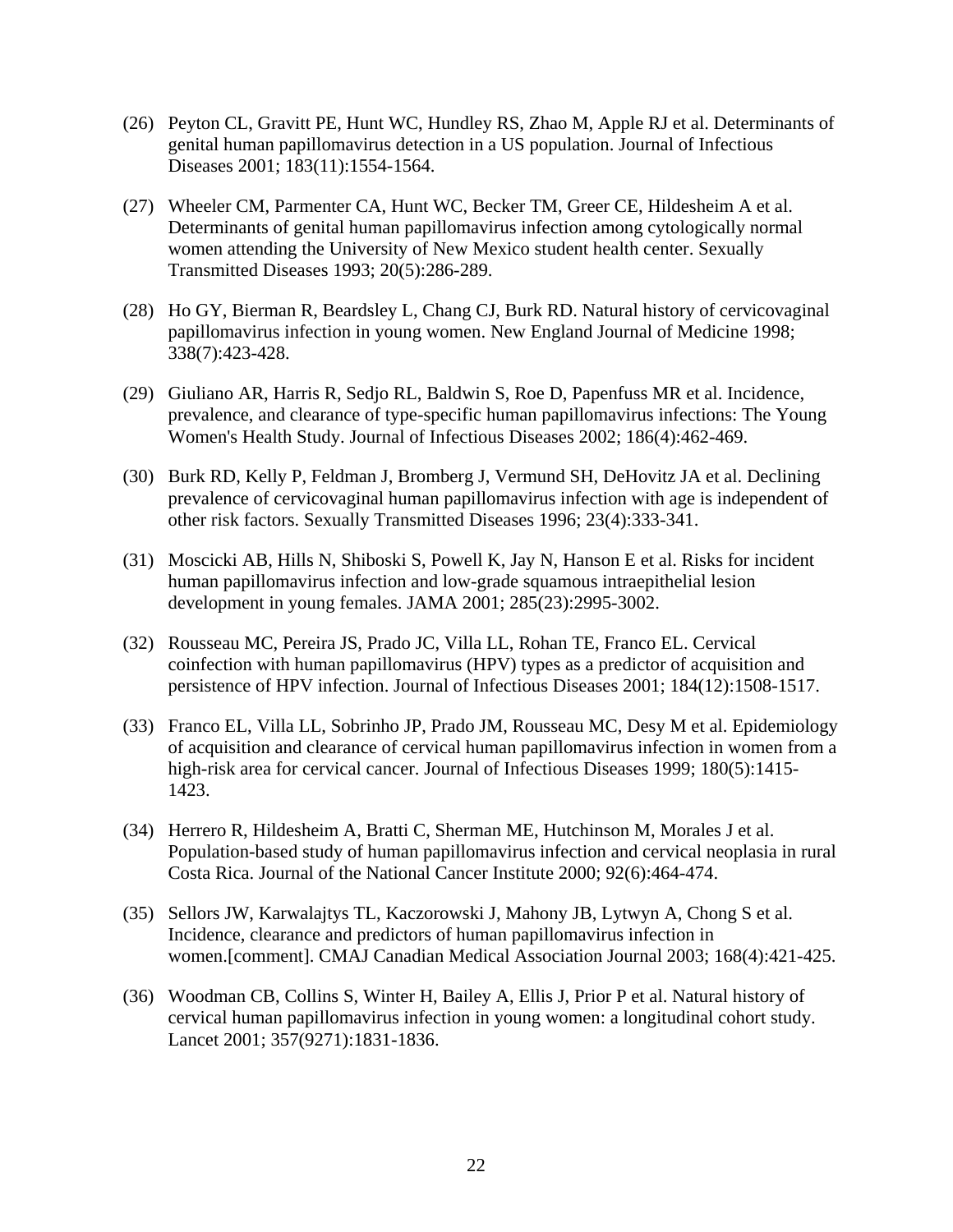- (37) Franco EL, Duarte-Franco E, Ferenczy A. Cervical cancer: epidemiology, prevention and the role of human papillomavirus infection. CMAJ Canadian Medical Association Journal 2001; 164(7):1017-1025.
- (38) Fairley CK, Chen S, Ugoni A, Tabrizi SN, Forbes A, Garland SM. Human papillomavirus infection and its relationship to recent and distant sexual partners. Obstetrics & Gynecology 1994; 84(5):755-759.
- (39) Davidson M, Schnitzer PG, Bulkow LR, Parkinson AJ, Schloss ML, Fitzgerald MA et al. The prevalence of cervical infection with human papillomaviruses and cervical dysplasia in Alaska Native women. Journal of Infectious Diseases 1994; 169(4):792-800.
- (40) Fairley CK, Chen S, Tabrizi SN, McNeil J, Becker G, Walker R et al. Prevalence of HPV DNA in cervical specimens in women with renal transplants: a comparison with dialysisdependent patients and patients with renal impairment. Nephrology Dialysis Transplantation 1994; 9(4):416-420.
- (41) Moscicki AB, Ellenberg JH, Vermund SH, Holland CA, Darragh T, Crowley-Nowick PA et al. Prevalence of and risks for cervical human papillomavirus infection and squamous intraepithelial lesions in adolescent girls: impact of infection with human immunodeficiency virus. Archives of Pediatrics & Adolescent Medicine 2000; 154(2):127-134.
- (42) Jamieson DJ, Duerr A, Burk R, Klein RS, Paramsothy P, Schuman P et al. Characterization of genital human papillomavirus infection in women who have or who are at risk of having HIV infection. American Journal of Obstetrics & Gynecology 2002; 186(1):21-27.
- (43) Sun XW, Kuhn L, Ellerbrock TV, Chiasson MA, Bush TJ, Wright TC, Jr. Human papillomavirus infection in women infected with the human immunodeficiency virus. New England Journal of Medicine 1997; 337(19):1343-1349.
- (44) Aynaud O, Poveda JD, Huynh B, Guillemotonia A, Barrasso R. Frequency of herpes simplex virus, cytomegalovirus and human papillomavirus DNA in semen. International Journal of STD & AIDS 2002; 13(8):547-550.
- (45) Baldwin SB, Wallace DR, Papenfuss MR, Abrahamsen M, Vaught LC, Kornegay JR et al. Human papillomavirus infection in men attending a sexually transmitted disease clinic. Journal of Infectious Diseases 2003; 187(7):1064-1070.
- (46) Castellsague X, Bosch FX, Munoz N, Meijer CJ, Shah KV, de Sanjose S et al. Male circumcision, penile human papillomavirus infection, and cervical cancer in female partners. New England Journal of Medicine 2002; 346(15):1105-1112.
- (47) Fife KH, Coplan PM, Jansen KU, DiCello AC, Brown DR, Rojas C et al. Poor sensitivity of polymerase chain reaction assays of genital skin swabs and urine to detect HPV 6 and 11 DNA in men. Sexually Transmitted Diseases 2003; 30(3):246-248.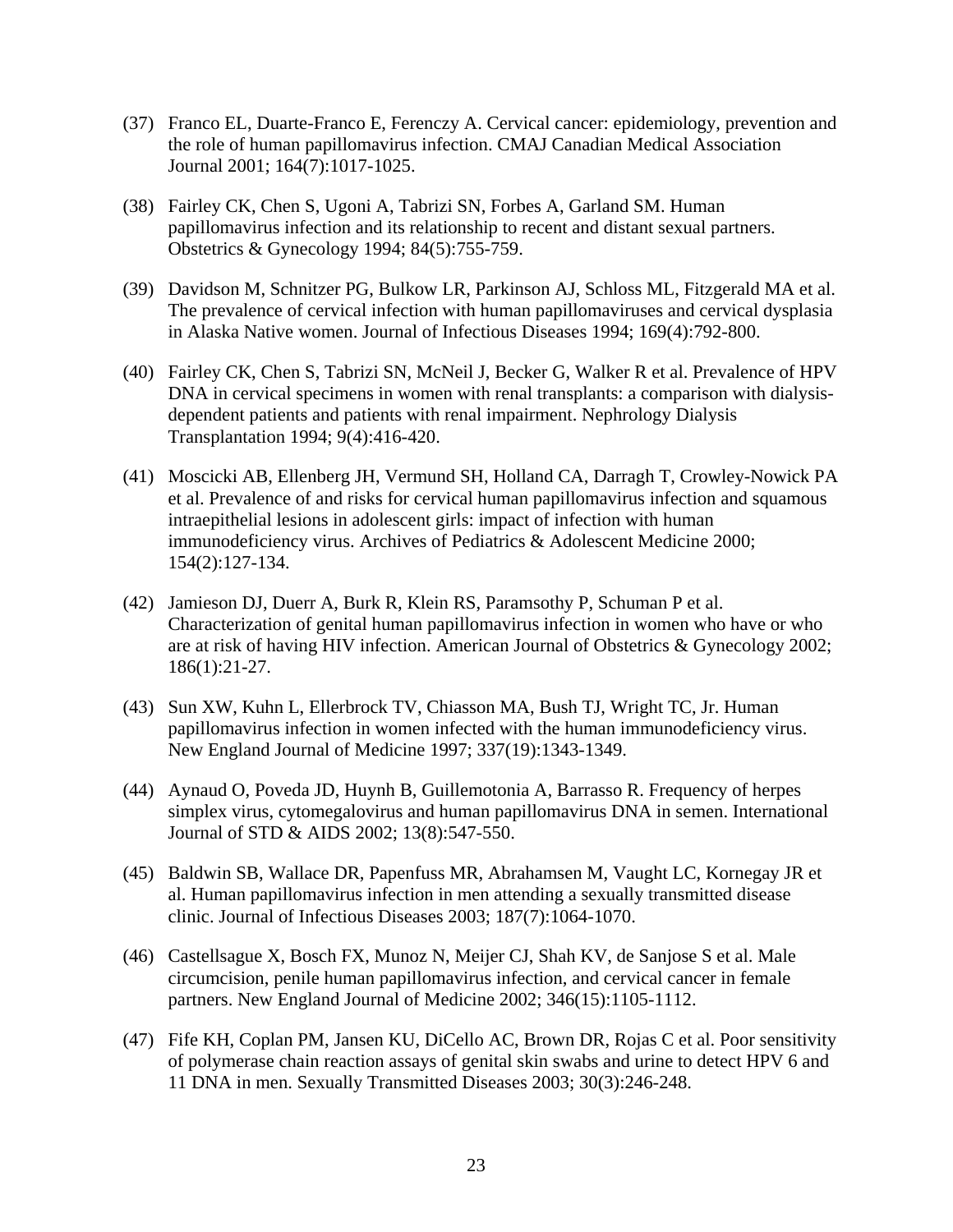- (48) Hippelainen M, Syrjanen S, Hippelainen M, Koskela H, Pulkkinen J, Saarikoski S et al. Prevalence and risk factors of genital human papillomavirus (HPV) infections in healthy males: a study on Finnish conscripts. Sexually Transmitted Diseases 1993; 20(6):321- 328.
- (49) Lazcano-Ponce E, Herrero R, Munoz N, Hernandez-Avila M, Salmeron J, Leyva A et al. High prevalence of human papillomavirus infection in Mexican males: comparative study of penile-urethral swabs and urine samples. Sexually Transmitted Diseases 2001; 28(5):277-280.
- (50) Olatunbosun O, Deneer H, Pierson R. Human papillomavirus DNA detection in sperm using polymerase chain reaction. Obstetrics & Gynecology 2001; 97(3):357-360.
- (51) Rintala MA, Pollanen PP, Nikkanen VP, Grenman SE, Syrjanen SM. Human papillomavirus DNA is found in the vas deferens. Journal of Infectious Diseases 2002; 185(11):1664-1667.
- (52) Svare EI, Kjaer SK, Worm AM, Osterlind A, Meijer CJ, van den Brule AJ. Risk factors for genital HPV DNA in men resemble those found in women: a study of male attendees at a Danish STD clinic. Sexually Transmitted Infections 2002; 78(3):215-218.
- (53) Wikstrom A, Popescu C, Forslund O. Asymptomatic penile HPV infection: a prospective study. International Journal of STD & AIDS 2000; 11(2):80-84.
- (54) Van Doornum GJ, Prins M, Juffermans LH, Hooykaas C, van den Hoek JA, Coutinho RA et al. Regional distribution and incidence of human papillomavirus infections among heterosexual men and women with multiple sexual partners: a prospective study. Genitourinary Medicine 1994; 70(4):240-246.
- (55) Weaver BA, Feng Q, Holmes KK, Kiviat N, Lee S, Meyer C et al. Evaluation of Genital Sites and Sampling Techniques for HPV DNA Detection in Men. Journal of Infectious Diseases. In press.
- (56) Perez J, Trigg B, Wheeler C. Detection of Genital Human Papillomavirus (HPV) in Men Using Different Sampling Strategies. [Abstract P 090] International Papillomavirus Conference, October 4-9, 2002, Paris, France.
- (57) Weaver B, Feng Q, Kiviat N, Holmes K, Lee S, Meyer C et al. Evaluation of genital sampling techniques for HPV DNA detection. [Abstract O019] International Papillomavirus Conference October 4-9, 2002. Paris, France.
- (58) Carter JJ, Koutsky LA, Hughes JP, Lee SK, Kuypers J, Kiviat N et al. Comparison of human papillomavirus types 16, 18, and 6 capsid antibody responses following incident infection. Journal of Infectious Diseases 2000; 181(6):1911-1919.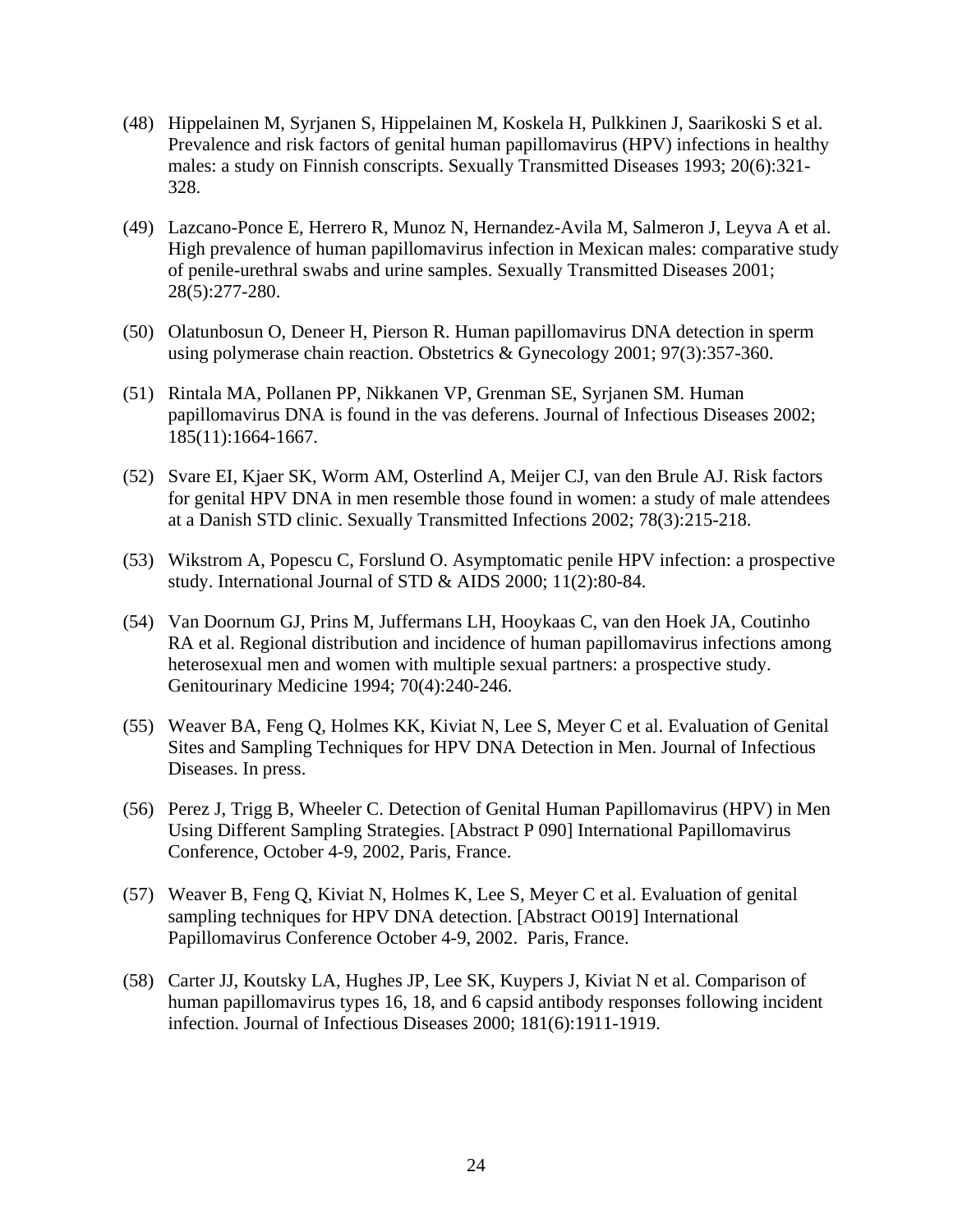- (59) Wideroff L, Schiffman M, Haderer P, Armstrong A, Greer CE, Manos MM et al. Seroreactivity to human papillomavirus types 16, 18, 31, and 45 virus-like particles in a case-control study of cervical squamous intraepithelial lesions. Journal of Infectious Diseases 1999; 180(5):1424-1428.
- (60) Wideroff L, Schiffman MH, Hoover R, Tarone RE, Nonnenmacher B, Hubbert N et al. Epidemiologic determinants of seroreactivity to human papillomavirus (HPV) type 16 virus-like particles in cervical HPV-16 DNA-positive and-negative women. Journal of Infectious Diseases 1996; 174(5):937-943.
- (61) Stone KM, Karem KL, Sternberg MR, McQuillan GM, Poon AD, Unger ER et al. Seroprevalence of Human Papillomavirus Type 16 Infection in the United States. Journal of Infectious Diseases 2002; 186.
- (62) Slavinsky J, III, Kissinger P, Burger L, Boley A, DiCarlo RP, Hagensee ME. Seroepidemiology of low and high oncogenic risk types of human papillomavirus in a predominantly male cohort of STD clinic patients. International Journal of STD & AIDS 2001; 12(8):516-523.
- (63) Chuang TY, Perry HO, Kurland LT, Ilstrup DM. Condyloma acuminatum in Rochester, Minn., 1950-1978. I. Epidemiology and clinical features. Archives of Dermatology 1984; 120(4):469-475.
- (64) Koutsky L. Epidemiology of genital human papillomavirus infection. American Journal of Medicine 1997; 102(5A):3-8.
- (65) Armstrong LR, Preston EJ, Reichert M, Phillips DL, Nisenbaum R, Todd NW et al. Incidence and prevalence of recurrent respiratory papillomatosis among children in Atlanta and Seattle. Clinical Infectious Diseases 2000; 31(1):107-109.
- (66) ACS. Cancer Facts and Figures 2003.
- (67) Molano M, Van den BA, Plummer M, Weiderpass E, Posso H, Arslan A et al. Determinants of clearance of human papillomavirus infections in Colombian women with normal cytology: a population-based, 5-year follow-up study. American Journal of Epidemiology 2003; 158(5):486-494.
- (68) Moscicki AB, Shiboski S, Broering J, Powell K, Clayton L, Jay N et al. The natural history of human papillomavirus infection as measured by repeated DNA testing in adolescent and young women. Journal of Pediatrics 1998; 132(2):277-284.
- (69) Ho GY, Burk RD, Klein S, Kadish AS, Chang CJ, Palan P et al. Persistent genital human papillomavirus infection as a risk factor for persistent cervical dysplasia. Journal of the National Cancer Institute 1995; 87(18):1365-1371.
- (70) Hildesheim A, Schiffman MH, Gravitt PE, Glass AG, Greer CE, Zhang T et al. Persistence of type-specific human papillomavirus infection among cytologically normal women. Journal of Infectious Diseases 1994; 169(2):235-240.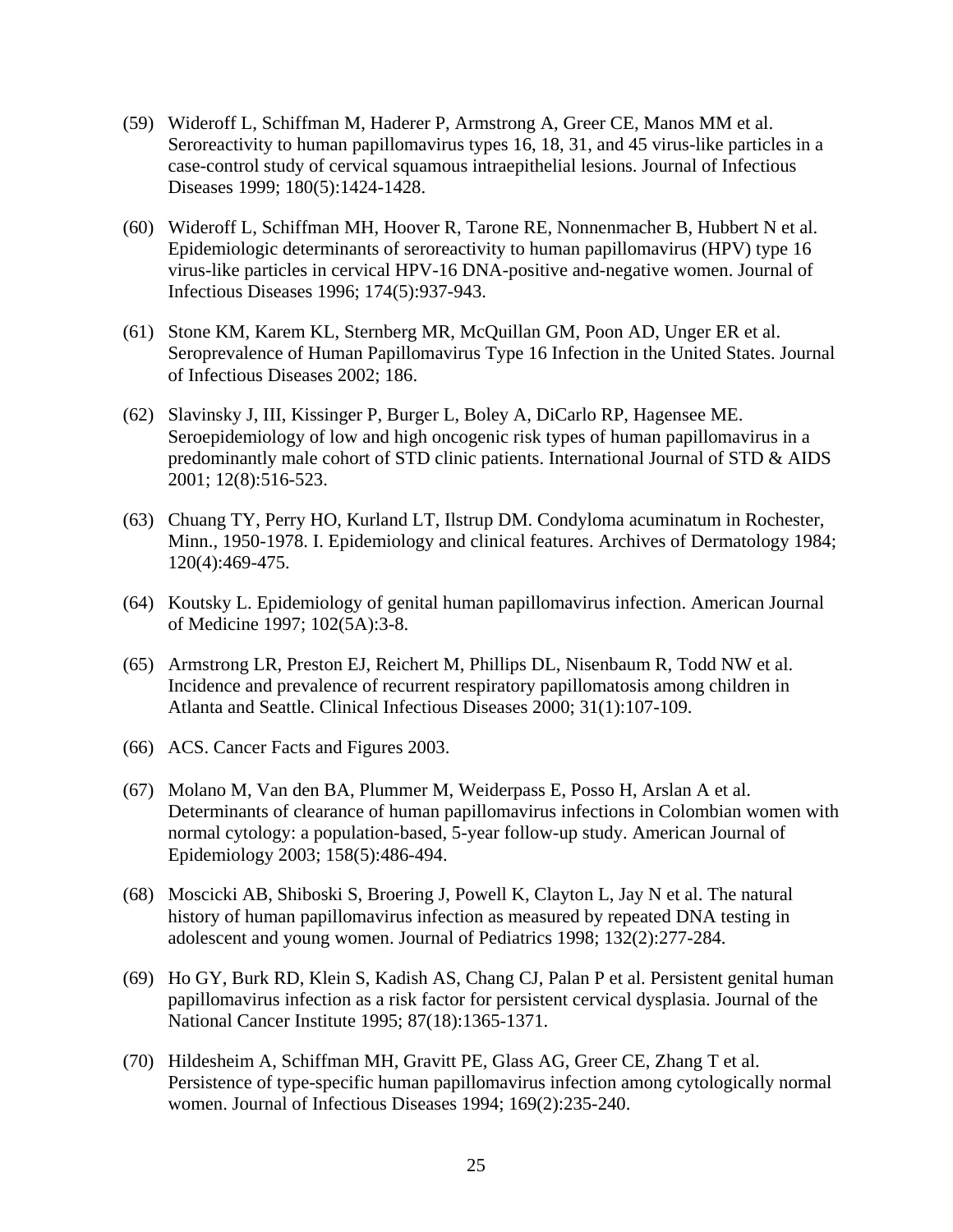- (71) Schlecht NF, Platt RW, Duarte-Franco E, Costa MC, Sobrinho JP, Prado JC et al. Human papillomavirus infection and time to progression and regression of cervical intraepithelial neoplasia. Journal of the National Cancer Institute 2003; 95(17):1336-1343.
- (72) Koutsky LA, Holmes KK, Critchlow CW, Stevens CE, Paavonen J, Beckmann AM et al. A cohort study of the risk of cervical intraepithelial neoplasia grade 2 or 3 in relation to papillomavirus infection. New England Journal of Medicine 1992; 327(18):1272-1278.
- (73) Ostor AG. Natural history of cervical intraepithelial neoplasia: a critical review. International Journal of Gynecological Pathology 1993; 12(2):186-192.
- (74) Munoz N. Human papillomavirus and cancer: the epidemiological evidence. Journal of Clinical Virology 2000; 19(1-2):1-5.
- (75) Munoz N, Bosch FX. Epidemiology of cervical cancer. IARC Scientific Publications 1989;(94):9-39.
- (76) Smith JS, Green J, Berrington dG, Appleby P, Peto J, Plummer M et al. Cervical cancer and use of hormonal contraceptives: a systematic review. Lancet 2003; 361(9364):1159- 1167.
- (77) Castellsague X, Bosch FX, Munoz N. Environmental co-factors in HPV carcinogenesis. Virus Research 2002; 89(2):191-199.
- (78) Castellsague X, Munoz N. Chapter 3: Cofactors in human papillomavirus carcinogenesis- -role of parity, oral contraceptives, and tobacco smoking. Journal of the National Cancer Institute Monographs 2003;(31):20-28.
- (79) Hildesheim A, Herrero R, Castle PE, Wacholder S, Bratti MC, Sherman ME et al. HPV co-factors related to the development of cervical cancer: results from a population-based study in Costa Rica. British Journal of Cancer 2001; 84(9):1219-1226.
- (80) Sedjo RL, Fowler BM, Schneider A, Henning SM, Hatch K, Giuliano AR. Folate, vitamin B12, and homocysteine status. findings of no relation between human papillomavirus persistence and cervical dysplasia. Nutrition 2003; 19(6):497-502.
- (81) Castle PE, Giuliano AR. Chapter 4: Genital tract infections, cervical inflammation, and antioxidant nutrients--assessing their roles as human papillomavirus cofactors. [Review] [50 refs]. Journal of the National Cancer Institute Monographs 2003;(31):29-34.
- (82) Smith JS, Munoz N, Herrero R, Eluf-Neto J, Ngelangel C, Franceschi S et al. Evidence for Chlamydia trachomatis as a human papillomavirus cofactor in the etiology of invasive cervical cancer in Brazil and the Philippines. Journal of Infectious Diseases 2002; 185(3):324-331.
- (83) Schiffman M, Kjaer SK. Chapter 2: Natural history of anogenital human papillomavirus infection and neoplasia. Journal of the National Cancer Institute Monographs 2003;(31):14-19.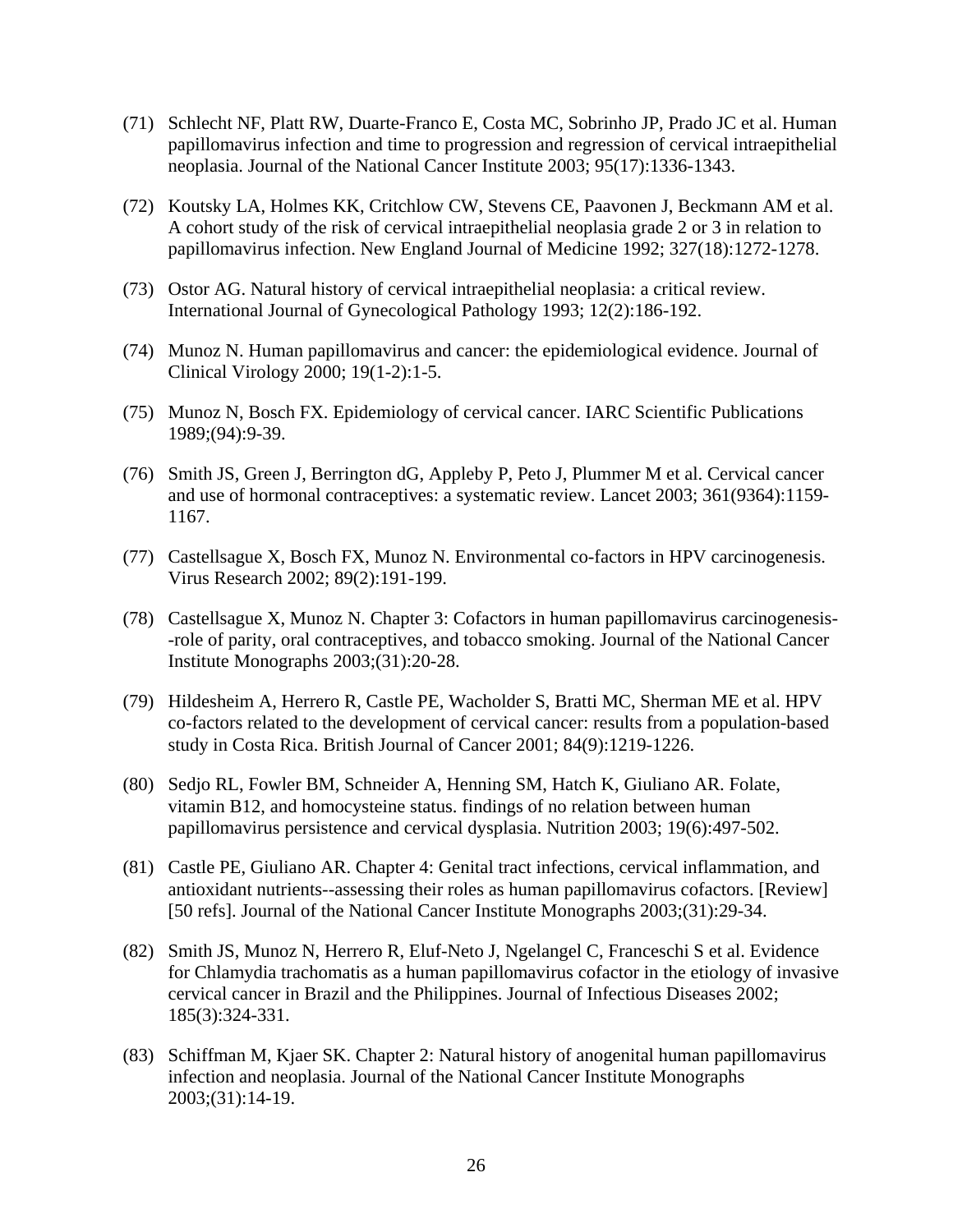- (84) Karlsson R, Jonsson M, Edlund K, Evander M, Gustavsson A, Boden E et al. Lifetime number of partners as the only independent risk factor for human papillomavirus infection: a population-based study. Sexually Transmitted Diseases 1995; 22(2):119-127.
- (85) Castle PE, Shields T, Kirnbauer R, Manos MM, Burk RD, Glass AG et al. Sexual behavior, human papillomavirus type 16 (HPV 16) infection, and HPV 16 seropositivity. Sexually Transmitted Diseases 2002; 29(3):182-187.
- (86) Burk RD, Ho GY, Beardsley L, Lempa M, Peters M, Bierman R. Sexual behavior and partner characteristics are the predominant risk factors for genital human papillomavirus infection in young women. Journal of Infectious Diseases 1996; 174(4):679-689.
- (87) Jamison JH, Kaplan DW, Hamman R, Eagar R, Beach R, Douglas JM, Jr. Spectrum of genital human papillomavirus infection in a female adolescent population. Sexually Transmitted Diseases 1995; 22(4):236-243.
- (88) Coutlee F, Trottier AM, Ghattas G, Leduc R, Toma E, Sanche G et al. Risk factors for oral human papillomavirus in adults infected and not infected with human immunodeficiency virus. Sexually Transmitted Diseases 1997; 24(1):23-31.
- (89) Fairley CK, Gay NJ, Forbes A, Abramson M, Garland SM. Hand-genital transmission of genital warts? An analysis of prevalence data. Epidemiology & Infection 1995; 115(1):169-176.
- (90) Marrazzo JM, Stine K, Koutsky LA. Genital human papillomavirus infection in women who have sex with women: a review. American Journal of Obstetrics & Gynecology 2000; 183(3):770-774.
- (91) Watts DH, Koutsky LA, Holmes KK, Goldman D, Kuypers J, Kiviat NB et al. Low risk of perinatal transmission of human papillomavirus: results from a prospective cohort study. American Journal of Obstetrics & Gynecology 1998; 178(2):365-373.
- (92) af G, V, Eklund C, Wang Z, Sapp M, Schiller JT, Dillner J et al. A survey of seroprevalence of human papillomavirus types 16, 18 and 33 among children. International Journal of Cancer 1999; 80(4):489-493.
- (93) Ferenczy A, Bergeron C, Richart RM. Human papillomavirus DNA in fomites on objects used for the management of patients with genital human papillomavirus infections. Obstetrics & Gynecology 1989; 74(6):950-954.
- (94) Roden RB, Lowy DR, Schiller JT. Papillomavirus is resistant to desiccation. Journal of Infectious Diseases 1997; 176(4):1076-1079.
- (95) Bergeron C, Ferenczy A, Richart R. Underwear: contamination by human papillomaviruses. American Journal of Obstetrics & Gynecology 1990; 162(1):25-29.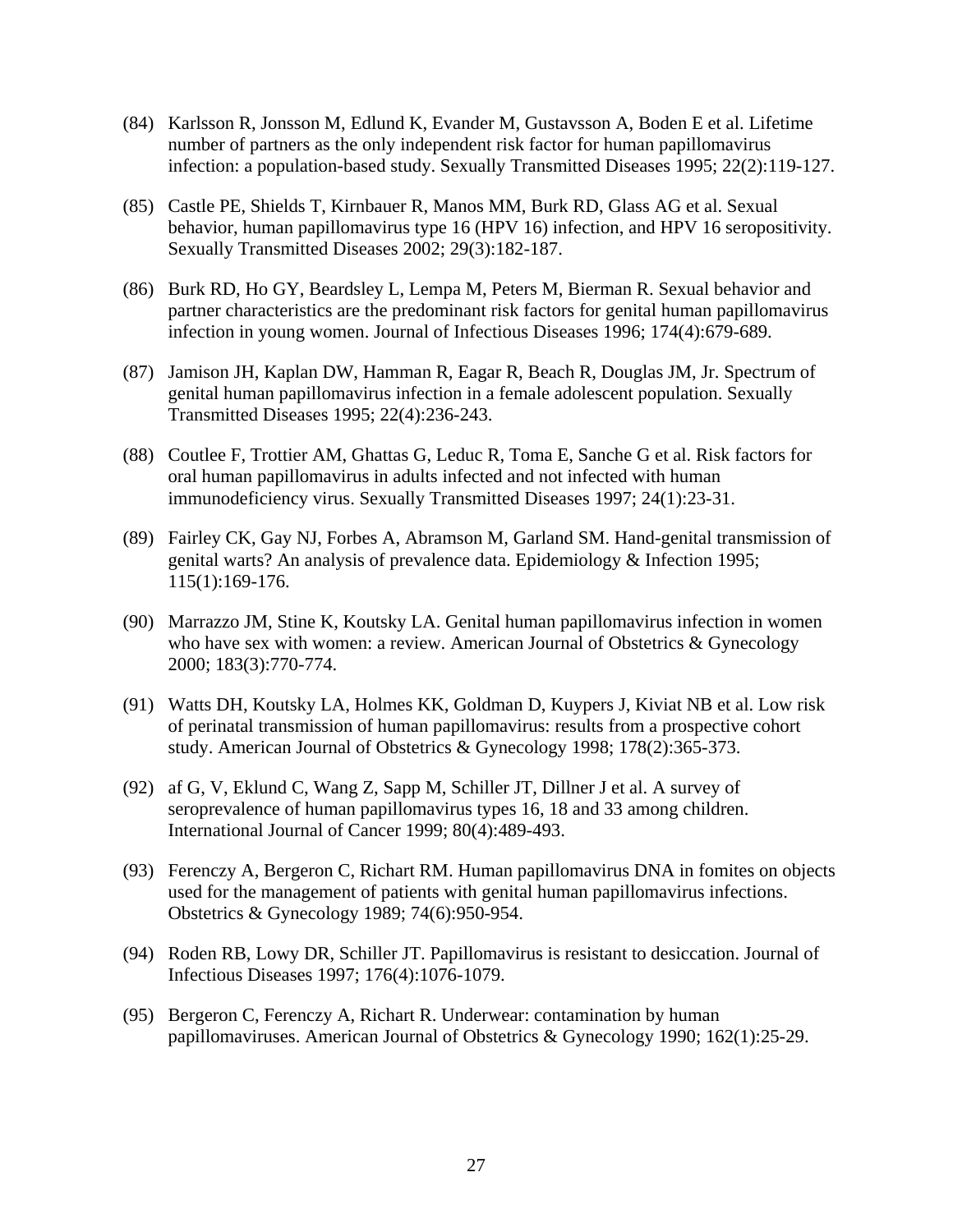- (96) Ferenczy A, Bergeron C, Richart RM. Carbon dioxide laser energy disperses human papillomavirus deoxyribonucleic acid onto treatment fields. American Journal of Obstetrics & Gynecology 1990; 163(4:Pt 1):t-4.
- (97) Eddy DM. Screening for cervical cancer. Annals of Internal Medicine 1990; 113(3):214- 226.
- (98) Kiviat N, Koutsky L, Paavonen J. Cervical Neoplasia and Other STD-Related Genital Tract Neoplasias. Sexually Transmitted Diseases. 3rd Edition. New York: McGraw-Hill, 1999: 811-832.
- (99) Garnett GP, Anderson RM. Sexually transmitted diseases and sexual behavior: insights from mathematical models. Journal of Infectious Diseases 1996; 174:Suppl-61.
- (100) Beutner KR, Reitano MV, Richwald GA, Wiley DJ. External genital warts: report of the American Medical Association Consensus Conference. AMA Expert Panel on External Genital Warts. Clinical Infectious Diseases 1998; 27(4):796-806.
- (101) Abba MC, Mouron SA, Gomez MA, Dulout FN, Golijow CD. Association of human papillomavirus viral load with HPV16 and high-grade intraepithelial lesion. International Journal of Gynecological Cancer 2003; 13(2):154-158.
- (102) Tyring SK, Arany I, Stanley MA, Tomai MA, Miller RL, Smith MH et al. A randomized, controlled, molecular study of condylomata acuminata clearance during treatment with imiquimod. Journal of Infectious Diseases 1998; 178(2):551-555.
- (103) Costa S, De Simone P, Venturoli S, Cricca M, Zerbini ML, Musiani M et al. Factors predicting human papillomavirus clearance in cervical intraepithelial neoplasia lesions treated by conization. Gynecologic Oncology 2003; 90(2):358-365.
- (104) Elfgren K, Jacobs M, Walboomers JM, Meijer CJ, Dillner J. Rate of human papillomavirus clearance after treatment of cervical intraepithelial neoplasia. Obstetrics & Gynecology 2002; 100(5:Pt 1):t-71.
- (105) Bollen LJ, Tjong AHS, van d, V, Mol BW, ten Kate FW, ter Schegget J et al. Prediction of recurrent and residual cervical dysplasia by human papillomavirus detection among patients with abnormal cytology. Gynecologic Oncology 1999; 72(2):199-201.
- (106) Bodner K, Bodner-Adler B, Wierrani F, Kimberger O, Denk C, Grunberger W. Is therapeutic conization sufficient to eliminate a high-risk HPV infection of the uterine cervix? A clinicopathological analysis. Anticancer Research 2002; 22(6B):3733-3736.
- (107) Jain S, Tseng CJ, Horng SG, Soong YK, Pao CC. Negative predictive value of human papillomavirus test following conization of the cervix uteri. Gynecologic Oncology 2001; 82(1):177-180.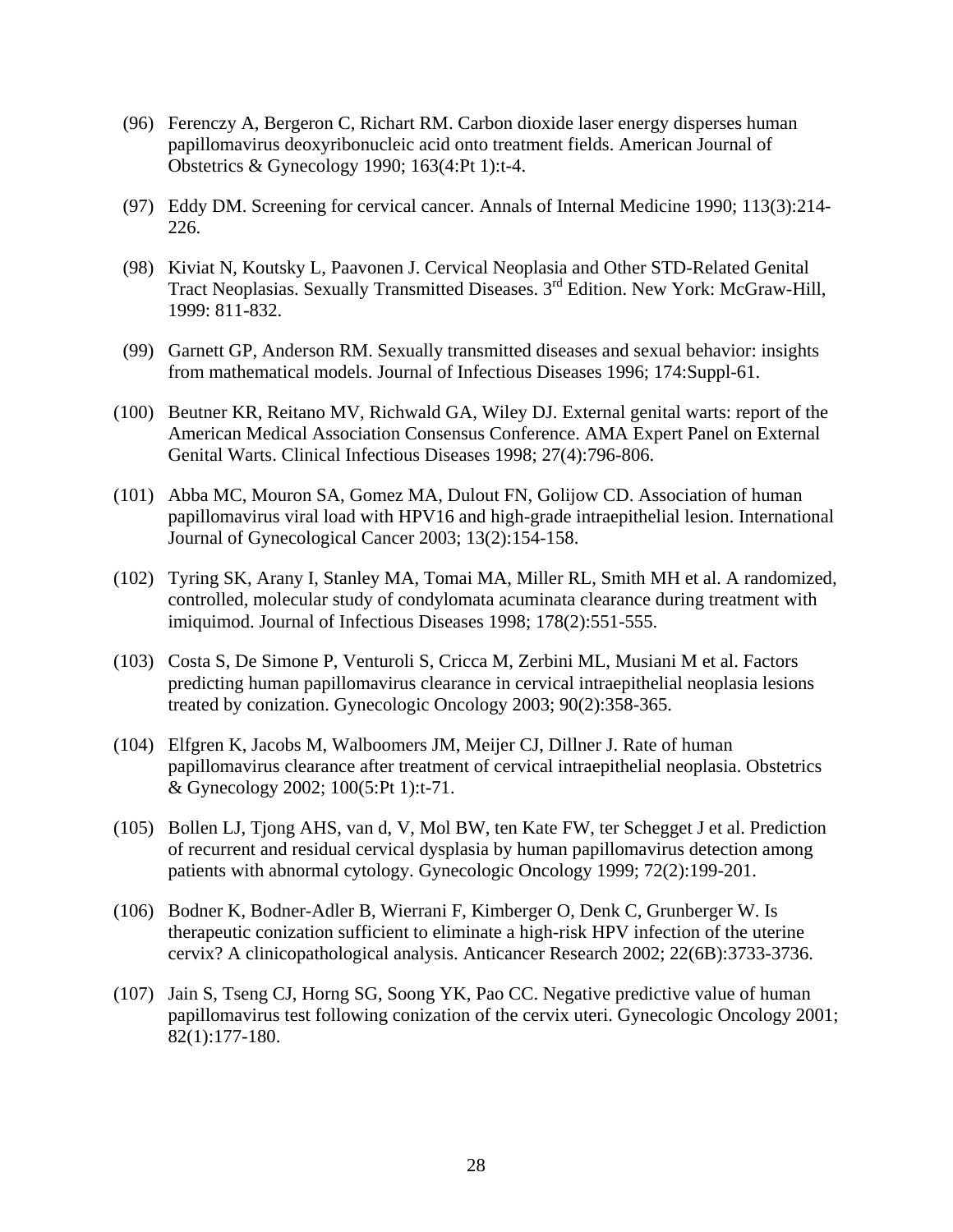- (108) Kjellberg L, Wadell G, Bergman F, Isaksson M, Angstrom T, Dillner J. Regular disappearance of the human papillomavirus genome after conization of cervical dysplasia by carbon dioxide laser. American Journal of Obstetrics & Gynecology 2000; 183(5):1238-1242.
- (109) Kucera E, Sliutz G, Czerwenka K, Breitenecker G, Leodolter S, Reinthaller A. Is highrisk human papillomavirus infection associated with cervical intraepithelial neoplasia eliminated after conization by large-loop excision of the transformation zone? European Journal of Obstetrics, Gynecology, & Reproductive Biology 2001; 100(1):72-76.
- (110) Nagai Y, Maehama T, Asato T, Kanazawa K. Persistence of human papillomavirus infection after therapeutic conization for CIN 3: is it an alarm for disease recurrence? Gynecologic Oncology 2000; 79(2):294-299.
- (111) Lin CT, Tseng CJ, Lai CH, Hsueh S, Huang KG, Huang HJ et al. Value of human papillomavirus deoxyribonucleic acid testing after conization in the prediction of residual disease in the subsequent hysterectomy specimen. American Journal of Obstetrics & Gynecology 2001; 184(5):940-945.
- (112) Ferenczy A, Mitao M, Nagai N, Silverstein SJ, Crum CP. Latent papillomavirus and recurring genital warts. New England Journal of Medicine 1985; 313(13):784-788.
- (113) Colgan TJ, Percy ME, Suri M, Shier RM, Andrews DF, Lickrish GM. Human papillomavirus infection of morphologically normal cervical epithelium adjacent to squamous dysplasia and invasive carcinoma. Human Pathology 1989; 20(4):316-319.
- (114) Mitchell MF, Tortolero-Luna G, Cook E, Whittaker L, Rhodes-Morris H, Silva E. A randomized clinical trial of cryotherapy, laser vaporization, and loop electrosurgical excision for treatment of squamous intraepithelial lesions of the cervix. Obstetrics & Gynecology 1998; 92(5):737-744.
- (115) Wright TC, Jr., Cox JT, Massad LS, Twiggs LB, Wilkinson EJ, ASCCP-Sponsored Consensus Conference. 2001 Consensus Guidelines for the management of women with cervical cytological abnormalities. JAMA 2002; 287(16):2120-2129.
- (116) Krebs HB, Helmkamp BF. Treatment failure of genital condylomata acuminata in women: role of the male sexual partner. American Journal of Obstetrics & Gynecology 1991; 165(2):337-339.
- (117) National Institute of Allergy and Infectious Diseases. Workshop Summary: Scientific Evidence on Condom Effectiveness for Sexually Transmitted Disease (STD) Prevention.: 2001.
- (118) Manhart LE, Koutsky LA. Do condoms prevent genital HPV infection, external genital warts, or cervical neoplasia? A meta-analysis. Sexually Transmitted Diseases 2002; 29(11):725-735.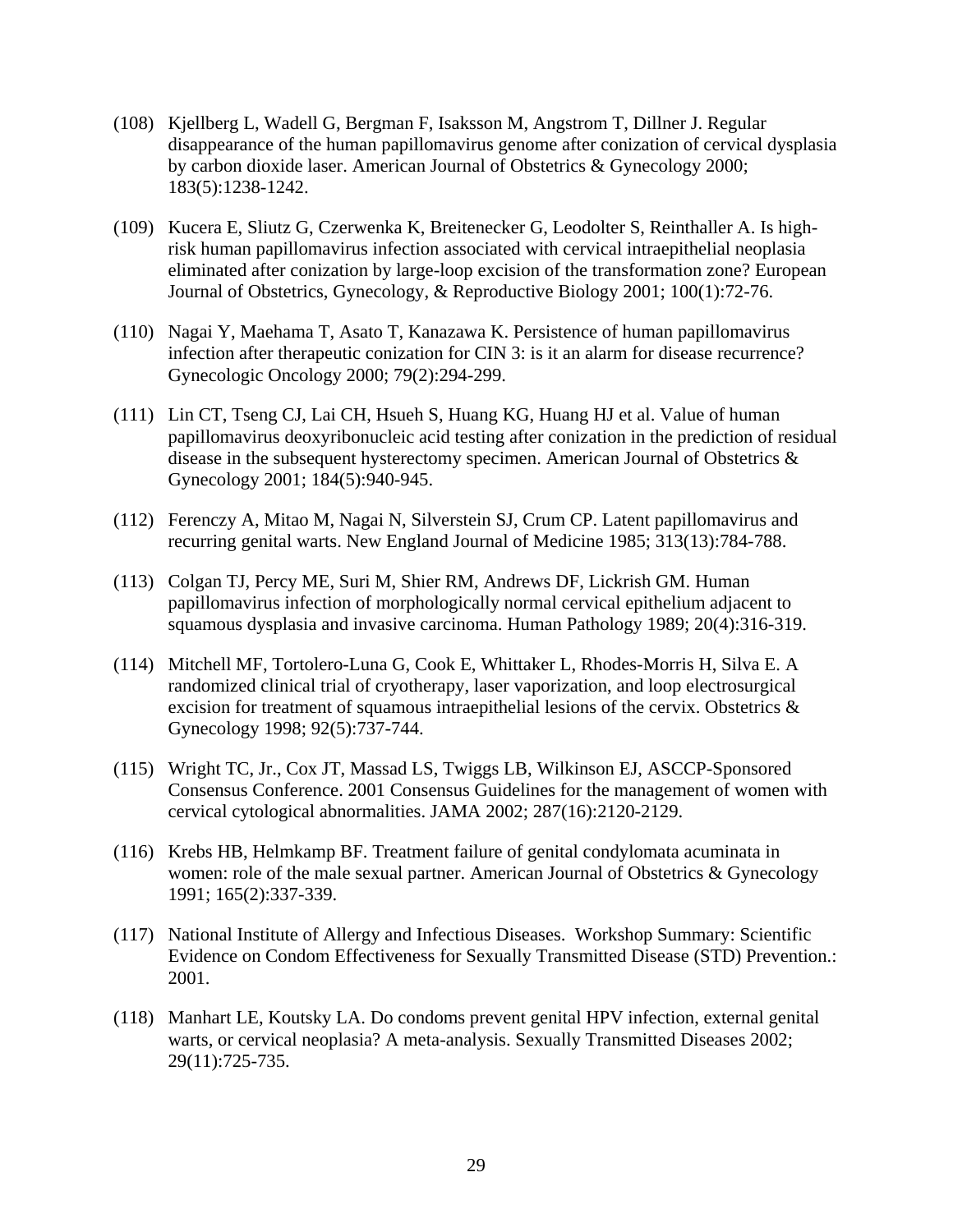- (119) Baeten JM, Nyange PM, Richardson BA, Lavreys L, Chohan B, Martin HL, Jr. et al. Hormonal contraception and risk of sexually transmitted disease acquisition: results from a prospective study. American Journal of Obstetrics & Gynecology 2001; 185(2):380- 385.
- (120) Radcliffe KW, Ahmad S, Gilleran G, Ross JD. Demographic and behavioural profile of adults infected with chlamydia: a case-control study. Sexually Transmitted Infections 2001; 77(4):265-270.
- (121) Wald A, Langenberg D, Kexel E, Izu A, Ashley R, Corey L. [abstract B9E] National STD Prevention Conference, San Diego, CA, March 4-7, 2002. 3-4-0002.
- (122) Wald A, Langenberg AG, Link K, Izu AE, Ashley R, Warren T et al. Effect of condoms on reducing the transmission of herpes simplex virus type 2 from men to women. JAMA 2001; 285(24):3100-3106.
- (123) Warner L, Newman DR, Austin HA, Kamb ML, Douglas JM, Malotte CK et al. Condom Effectiveness for Reducing Transmission of Gonorrhea and Chlamydia: The Importance of Assessing Partner Infection Status. American Journal of Epidemiology. In press.
- (124) Williams KM, Wingood GM, DiClemente RJ, Crosby RA, Hubbard MD, Liau A et al. Prevalence and correlates of Chlamydia trachomatis among sexually active African-American adolescent females. Preventive Medicine 2002; 35(6):593-600.
- (125) Lytle CD, Duff JE, Fleharty B, Bidinger RL, Cyr WH, Routson LB. A sensitive method for evaluating condoms as virus barriers. Journal of AOAC International 1997; 80(2):319-324.
- (126) Lytle CD, Routson LB, Seaborn GB, Dixon LG, Bushar HF, Cyr WH. An in vitro evaluation of condoms as barriers to a small virus. Sexually Transmitted Diseases 1997; 24(3):161-164.
- (127) Kennedy L, Buntine DW, O'Connor D, Frazer IH. Human papillomavirus--a study of male sexual partners. Medical Journal of Australia 1988; 149(6):309-311.
- (128) Krebs HB, Schneider V. Human papillomavirus-associated lesions of the penis: colposcopy, cytology, and histology. Obstetrics & Gynecology 1987; 70(3:Pt 1):t-304.
- (129) Schultz RE, Miller JW, MacDonald GR, Auman JR, Peterson NR, Ward BE et al. Clinical and molecular evaluation of acetowhite genital lesions in men. Journal of Urology 1990; 143(5):920-923.
- (130) Zenilman JM, Weisman CS, Rompalo AM, Ellish N, Upchurch DM, Hook EW, III et al. Condom use to prevent incident STDs: the validity of self-reported condom use. Sexually Transmitted Diseases 1995; 22(1):15-21.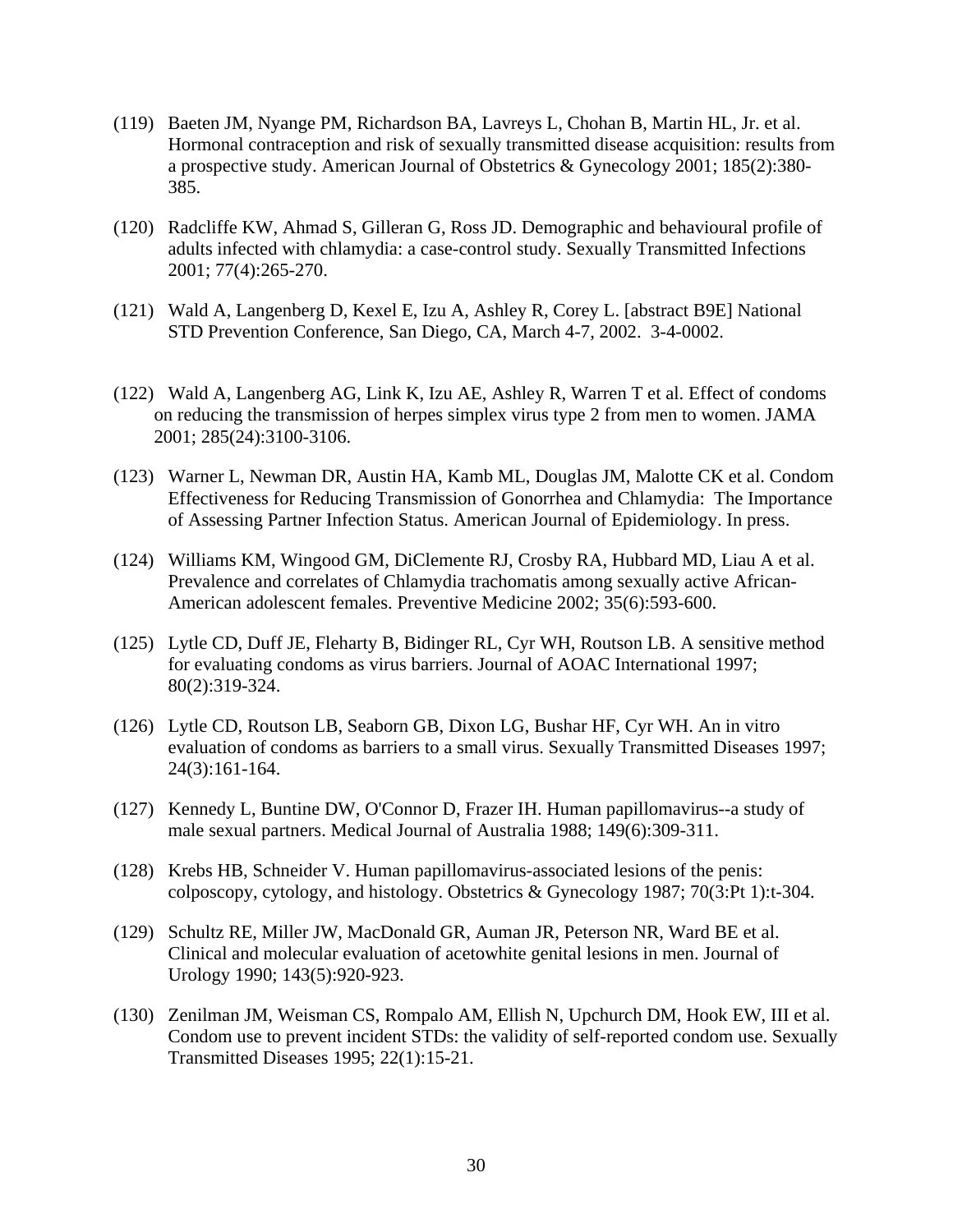- (131) Weir SS, Feldblum PJ. Condom use to prevent incident STDs. Sexually Transmitted Diseases 1996; 23(1):76-77.
- (132) Galavotti C, Cabral R, Beeker C. Condom use to prevent incident STDs. Sexually Transmitted Diseases 1996; 23(1):77-79.
- (133) Turner CF, Miller HG. Zenilman's anomaly reconsidered: fallible reports, ceteris paribus, and other hypotheses. Sexually Transmitted Diseases 1997; 24(9):522-527.
- (134) Peterman TA, Lin LS, Newman DR, Kamb ML, Bolan G, Zenilman J et al. Does measured behavior reflect STD risk? An analysis of data from a randomized controlled behavioral intervention study. Project RESPECT Study Group. Sexually Transmitted Diseases 2000; 27(8):446-451.
- (135) Schneider A, Kirchhoff T, Meinhardt G, Gissmann L. Repeated evaluation of human papillomavirus 16 status in cervical swabs of young women with a history of normal Papanicolaou smears. Obstetrics & Gynecology 1992; 79(5:( Pt 1):t-8.
- (136) Adam E, Berkova Z, Daxnerova Z, Icenogle J, Reeves WC, Kaufman RH. Papillomavirus detection: demographic and behavioral characteristics influencing the identification of cervical disease. American Journal of Obstetrics & Gynecology 2000; 182(2):257-264.
- (137) Becker TM, Wheeler CM, McGough NS, Parmenter CA, Jordan SW, Stidley CA et al. Sexually transmitted diseases and other risk factors for cervical dysplasia among southwestern Hispanic and non-Hispanic white women. JAMA 1994; 271(15):1181- 1188.
- (138) Donnan SP, Wong FW, Ho SC, Lau EM, Takashi K, Esteve J. Reproductive and sexual risk factors and human papilloma virus infection in cervical cancer among Hong Kong Chinese. International Journal of Epidemiology 1989; 18(1):32-36.
- (139) Evans BA, Tasker T, MacRae KD. Risk profiles for genital infection in women. Genitourinary Medicine 1993; 69(4):257-261.
- (140) Fasal E, Simmons ME, Kampert JB. Factors associated wih high and low risk of cervical neoplasia. Journal of the National Cancer Institute 1981; 66(4):631-636.
- (141) Figueroa JP, Ward E, Luthi TE, Vermund SH, Brathwaite AR, Burk RD. Prevalence of human papillomavirus among STD clinic attenders in Jamaica: association of younger age and increased sexual activity. Sexually Transmitted Diseases 1995; 22(2):114-118.
- (142) Fonck K, Kidula N, Kirui P, Ndinya-Achola J, Bwayo J, Claeys P et al. Pattern of sexually transmitted diseases and risk factors among women attending an STD referral clinic in Nairobi, Kenya. Sexually Transmitted Diseases 2000; 27(7):417-423.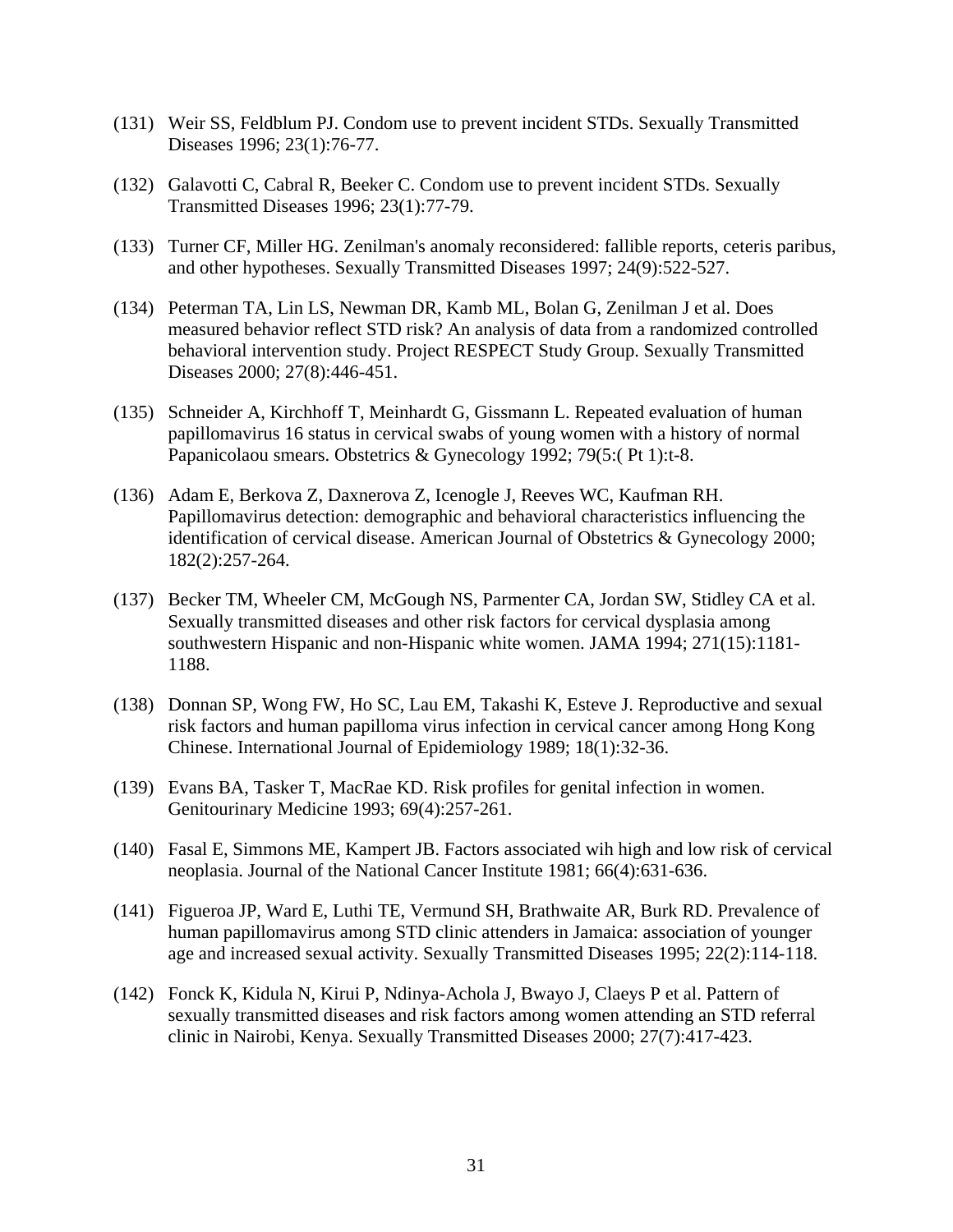- (143) Hildesheim A, Brinton LA, Mallin K, Lehman HF, Stolley P, Savitz DA et al. Barrier and spermicidal contraceptive methods and risk of invasive cervical cancer. Epidemiology 1990; 1(4):266-272.
- (144) Hillman RJ, Ryait BK, Botcherby M, Taylor-Robinson D. Human papillomavirus DNA in the urogenital tracts of men with gonorrhoea, penile warts or genital dermatoses. Genitourinary Medicine 1993; 69(3):187-192.
- (145) Hippelainen MI, Hippelainen M, Saarikoski S, Syrjanen K. Clinical course and prognostic factors of human papillomavirus infections in men. Sexually Transmitted Diseases 1994; 21(5):272-279.
- (146) Ho GY, Kadish AS, Burk RD, Basu J, Palan PR, Mikhail M et al. HPV 16 and cigarette smoking as risk factors for high-grade cervical intra-epithelial neoplasia. International Journal of Cancer 1998; 78(3):281-285.
- (147) Juarez-Figueroa LA, Wheeler CM, Uribe-Salas FJ, Conde-Glez CJ, Zampilpa-Mejia LG, Garcia-Cisneros S et al. Human papillomavirus: a highly prevalent sexually transmitted disease agent among female sex workers from Mexico City. Sexually Transmitted Diseases 2001; 28(3):125-130.
- (148) Kataja V, Syrjanen S, Yliskoski M, Hippelinen M, Vayrynen M, Saarikoski S et al. Risk factors associated with cervical human papillomavirus infections: a case-control study. American Journal of Epidemiology 1993; 138(9):735-745.
- (149) Kjaer SK, de Villiers EM, Dahl C, Engholm G, Bock JE, Vestergaard BF et al. Casecontrol study of risk factors for cervical neoplasia in Denmark. I: Role of the "male factor" in women with one lifetime sexual partner. International Journal of Cancer 1991; 48(1):39-44.
- (150) Kjaer SK, van den Brule AJ, Bock JE, Poll PA, Engholm G, Sherman ME et al. Determinants for genital human papillomavirus (HPV) infection in 1000 randomly chosen young Danish women with normal Pap smear: are there different risk profiles for oncogenic and nononcogenic HPV types? Cancer Epidemiology, Biomarkers & Prevention 1997; 6(10):799-805.
- (151) Kjaer SK, Svare EI, Worm AM, Walboomers JM, Meijer CJ, van den Brule AJ. Human papillomavirus infection in Danish female sex workers. Decreasing prevalence with age despite continuously high sexual activity. Sexually Transmitted Diseases 2000; 27(8):438-445.
- (152) Kotloff KL, Wasserman SS, Russ K, Shapiro S, Daniel R, Brown W et al. Detection of genital human papillomavirus and associated cytological abnormalities among college women. Sexually Transmitted Diseases 1998; 25(5):243-250.
- (153) Mayaud P, Gill DK, Weiss HA, Uledi E, Kopwe L, Todd J et al. The interrelation of HIV, cervical human papillomavirus, and neoplasia among antenatal clinic attenders in Tanzania. Sexually Transmitted Infections 2001; 77(4):248-254.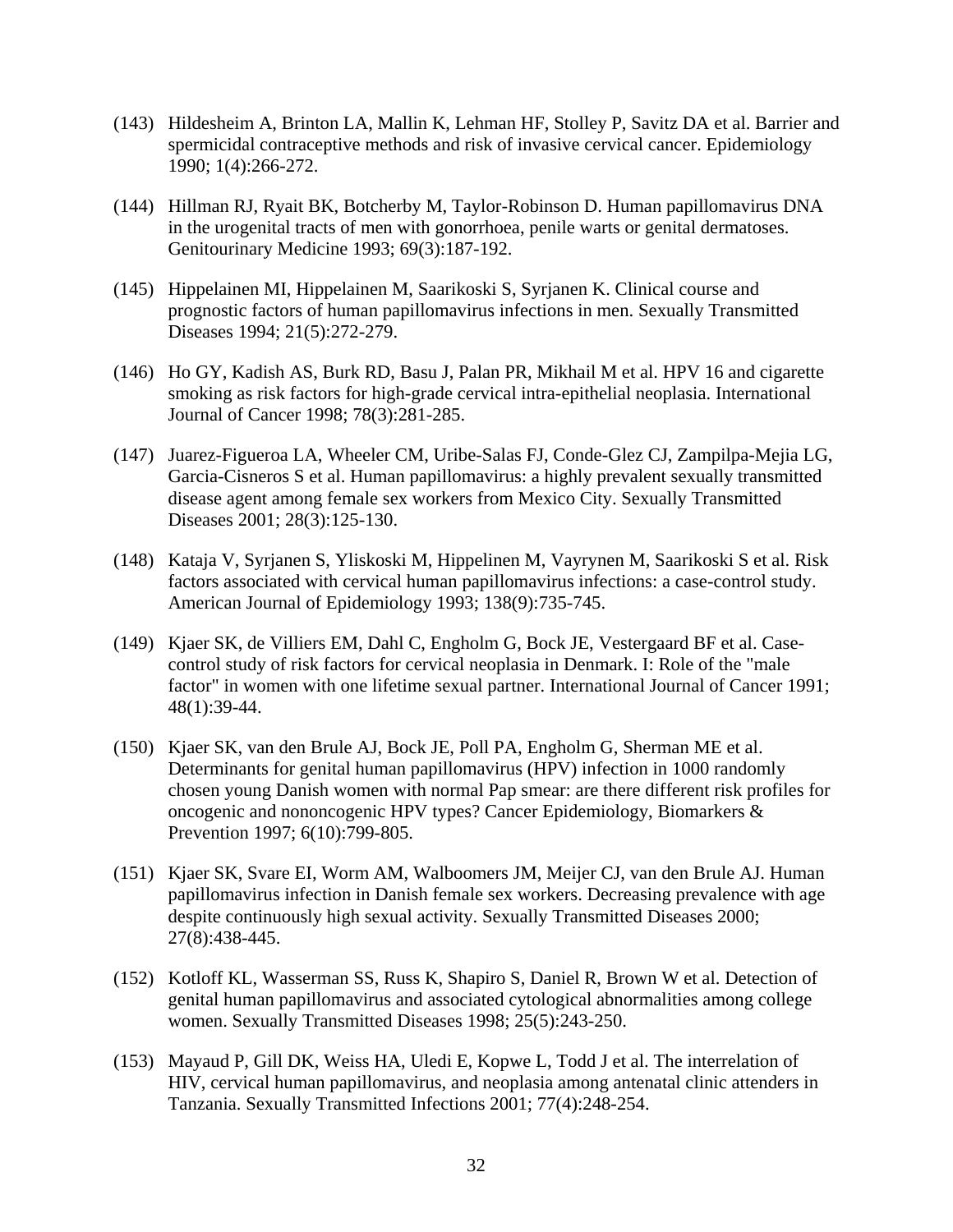- (154) Munoz N, Bosch FX, de Sanjose S, Vergara A, del Moral A, Munoz MT et al. Risk factors for cervical intraepithelial neoplasia grade III/carcinoma in situ in Spain and Colombia. Cancer Epidemiology, Biomarkers & Prevention 1993; 2(5):423-431.
- (155) Parazzini F, Negri E, La Vecchia C, Fedele L. Barrier methods of contraception and the risk of cervical neoplasia. Contraception 1989; 40(5):519-530.
- (156) Peters RK, Thomas D, Hagan DG, Mack TM, Henderson BE. Risk factors for invasive cervical cancer among Latinas and non-Latinas in Los Angeles County. Journal of the National Cancer Institute 1986; 77(5):1063-1077.
- (157) Sellors J, Mahoney JB, Kacqorowski J, et al. Prevalence and predictors of human papillomavirus infection in women in Ontario, Canada. Can Med Assoc J 2000; 163:503- 508.
- (158) Shlay JC, McGill WL, Masloboeva HA, Douglas JM, Jr. Pap smear screening in an urban STD clinic. Yield of screening and predictors of abnormalities. Sexually Transmitted Diseases 1998; 25(9):468-475.
- (159) Slattery ML, Overall JC, Jr., Abbott TM, French TK, Robison LM, Gardner J. Sexual activity, contraception, genital infections, and cervical cancer: support for a sexually transmitted disease hypothesis. American Journal of Epidemiology 1989; 130(2):248- 258.
- (160) Svare EI, Kjaer SK, Worm AM, Osterlind A, Moi H, Christensen RB et al. Risk factors for HPV infection in women from sexually transmitted disease clinics: comparison between two areas with different cervical cancer incidence. International Journal of Cancer 1998; 75(1):1-8.
- (161) Syrjanen K, Vayrynen M, Castren O, Yliskoski M, Mantyjarvi R, Pyrhonen S et al. Sexual behaviour of women with human papillomavirus (HPV) lesions of the uterine cervix. British Journal of Venereal Diseases 1984; 60(4):243-248.
- (162) Thomas DB, Ray RM, Pardthaisong T, Chutivongse S, Koetsawang S, Silpisornkosol S et al. Prostitution, condom use, and invasive squamous cell cervical cancer in Thailand. American Journal of Epidemiology 1996; 143(8):779-786.
- (163) Wang PD LR. Risk factors for cervical intraepithelial neoplasia in Taiwan. Gynecologic Oncology 1996; 62:10-18.
- (164) Wen LM, Estcourt CS, Simpson JM, Mindel A. Risk factors for the acquisition of genital warts: are condoms protective? Sexually Transmitted Infections 1999; 75(5):312-316.
- (165) Young TK, McNicol P, Beauvais J. Factors associated with human papillomavirus infection detected by polymerase chain reaction among urban Canadian aboriginal and non-aboriginal women.[comment]. Sexually Transmitted Diseases 1997; 24(5):293-298.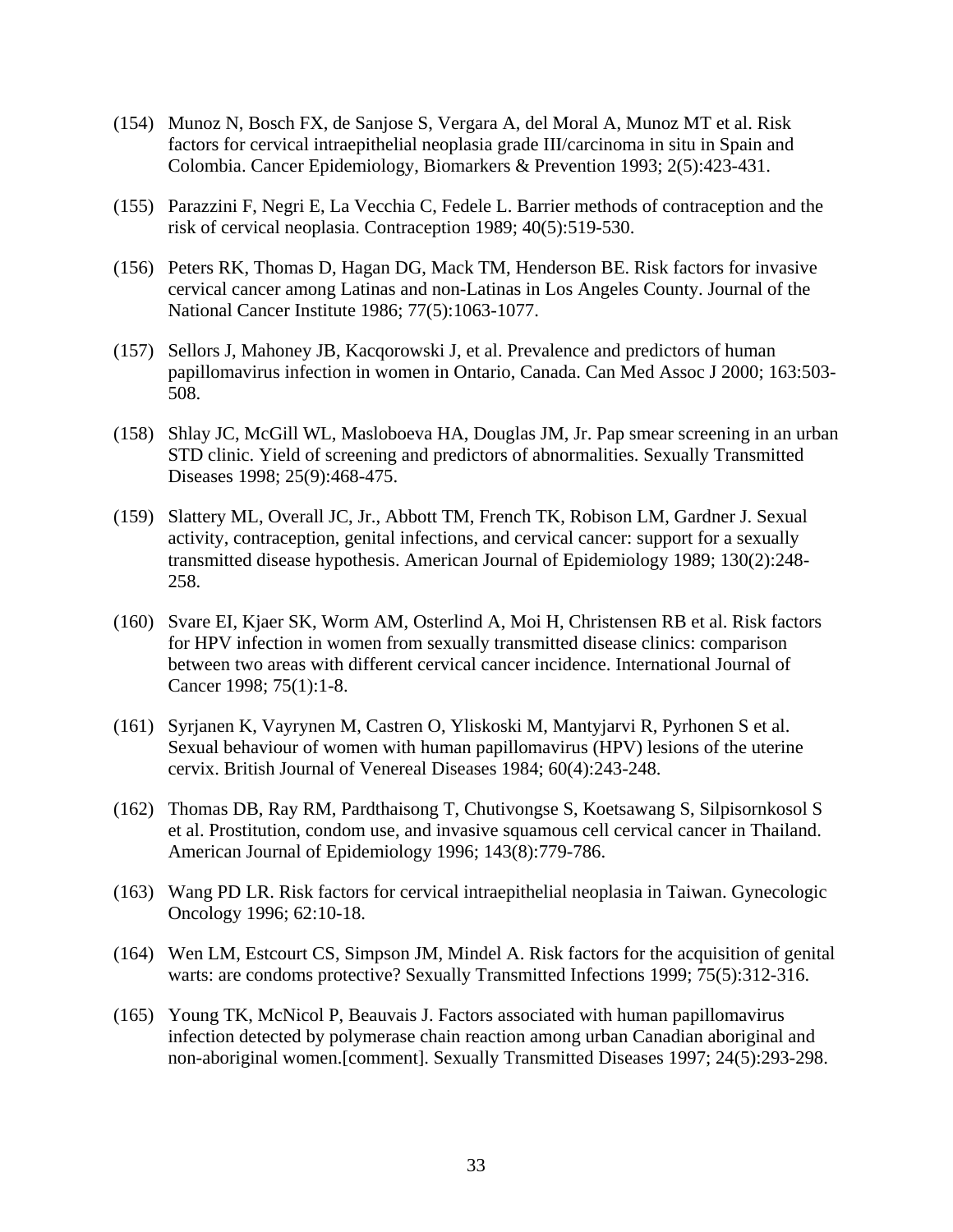- (166) Zondervan KT, Carpenter LM, Painter R, Vessey MP. Oral contraceptives and cervical cancer--further findings from the Oxford Family Planning Association contraceptive study. British Journal of Cancer 1996; 73(10):1291-1297.
- (167) Bleeker MC, Hogewoning CJ, van den Brule AJ, Voorhorst FJ, Van Andel RE, Risse EK et al. Penile lesions and human papillomavirus in male sexual partners of women with cervical intraepithelial neoplasia. Journal of the American Academy of Dermatology 2002; 47(3):351-357.
- (168) Hogewoning CJ, Bleeker MC, Van den Brule AJ, Voorhorst FJ, Snijders PJ, Berkhof J et al. Condom use promotes regression of cervical intraepithelial neoplasia and clearance of human papillomavirus: a randomized clinical trial. Int.J.Cancer 107, 811-816. 2003.
- (169) Manhart LE, Koutsky LA. Do condoms prevent genital HPV infection, external genital warts, or cervical neoplasia? A meta-analysis. Sexually Transmitted Diseases 2002; 29(11):725-735.
- (170) Sokal DC, Hermonat PL. Inactivation of papillomavirus by low concentrations of povidone-iodine. Sexually Transmitted Diseases 1995; 22(1):22-24.
- (171) Howett MK, Neely EB, Christensen ND, Wigdahl B, Krebs FC, Malamud D et al. A broad-spectrum microbicide with virucidal activity against sexually transmitted viruses. Antimicrobial Agents & Chemotherapy 1999; 43(2):314-321.
- (172) Christensen ND, Reed CA, Culp TD, Hermonat PL, Howett MK, Anderson RA et al. Papillomavirus microbicidal activities of high-molecular-weight cellulose sulfate, dextran sulfate, and polystyrene sulfonate. Antimicrobial Agents & Chemotherapy 2001; 45(12):3427-3432.
- (173) Coutlee F, Voyer H. Effect of nonionic detergents on amplification of human papillomavirus DNA with consensus primers MY09 and MY11. Journal of Clinical Microbiology 1998; 36(4):1164.
- (174) Anwar H, Coetzee N, Blanchard K, Dangor Y, de Kock A, Friedland B et al. A randomized, placebo-controlled double-blind expanded safety trial of carraguard microbicide gel in South Africa: RTI/STI at Baseline and Follow-up. [Abstract] May 12- 15, 2002.Antwerp, Belgium.
- (175) Celentano DD, Klassen AC, Weisman CS, Rosenshein NB. The role of contraceptive use in cervical cancer: the Maryland Cervical Cancer Case-Control Study. American Journal of Epidemiology 1987; 126(4):592-604.
- (176) Fairley CK, Gay NJ, Forbes A, Abramson M, Garland SM. Hand-genital transmission of genital warts? An analysis of prevalence data. Epidemiology & Infection 1995; 115(1):169-176.